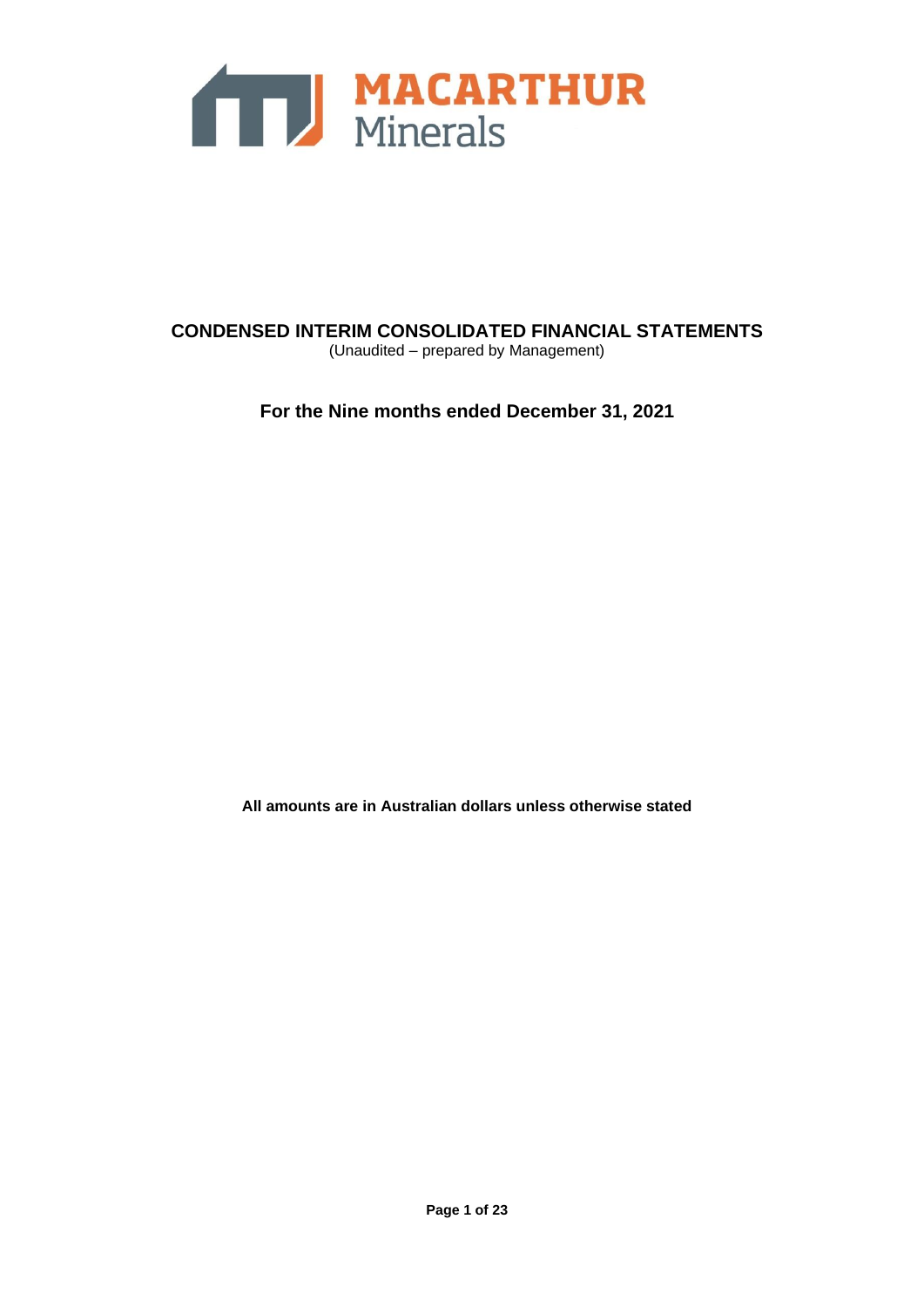

ACN 103 011 436

# **Condensed Interim Consolidated Financial Statements – December 31, 2021**

| <b>Contents</b>                                                                                      | Page |
|------------------------------------------------------------------------------------------------------|------|
| Condensed Interim Consolidated Statement of Financial Position                                       | 3    |
| Condensed Interim Consolidated Statement of Profit and Loss and Other<br>Comprehensive Income/(Loss) | 4    |
| Condensed Interim Consolidated Statement of Changes in Shareholders' Equity                          | 5    |
| Condensed Interim Consolidated Statement of Cash Flows                                               | 6    |
| Notes to the Condensed Interim Consolidated Financial Statements                                     | 7-23 |

This condensed interim financial report covers the consolidated financial statements for the entity consisting of Macarthur Minerals Limited and its subsidiaries. The financial report is presented in the Australian currency.

The Company's registered office and principal place of business is detailed on page 7.

The financial report was authorized for issue by the directors on February 28, 2022. The directors have the power to amend and reissue the financial report.

# **NOTICE OF NO AUDITOR REVIEW OF INTERIM FINANCIAL STATEMENTS**

The Management of the Company is responsible for the preparation of the accompanying unaudited condensed interim consolidated financial statements. The unaudited condensed interim consolidated financial statements have been prepared using accounting policies in compliance with International Financial Reporting Standards ("IFRS") for the preparation of the condensed interim consolidated financial statements and are in accordance with IAS 34 – Interim Financial Reporting.

The Company's auditor has not performed a review of these condensed interim consolidated financial statements.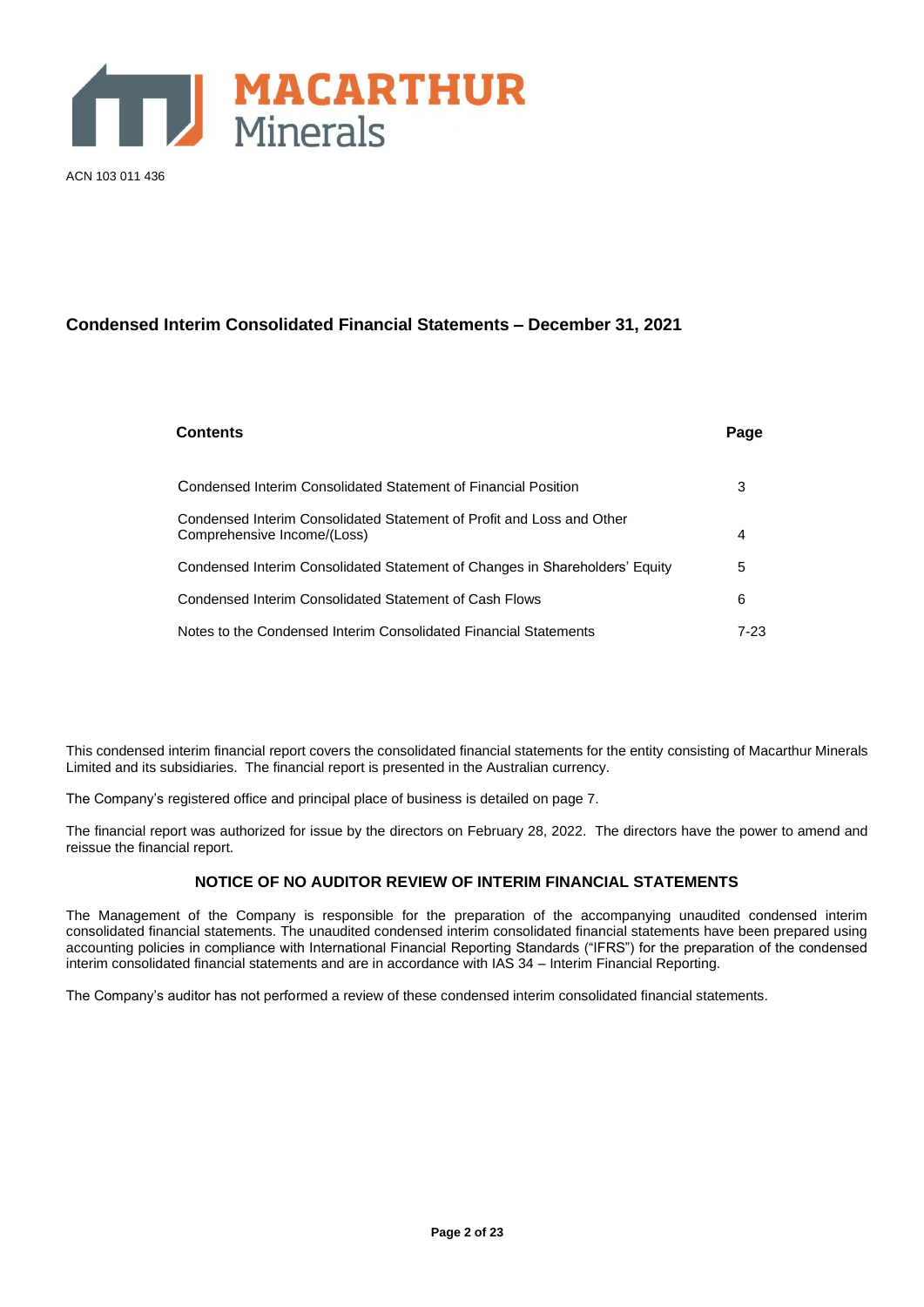CONDENSED INTERIM CONSOLIDATED STATEMENT OF FINANCIAL POSITION

AS AT DECEMBER 31, 2021

(Expressed in Australian Dollars)

| (Unaudited)                                                | <b>Notes</b> | December 31,<br>2021                    | March 31,<br>2021       |
|------------------------------------------------------------|--------------|-----------------------------------------|-------------------------|
|                                                            |              | \$                                      | \$                      |
| <b>ASSETS</b>                                              |              |                                         |                         |
| <b>Current</b>                                             |              |                                         |                         |
| Cash and cash equivalents*<br><b>Receivables</b>           | 10, 16(b)    | 11,014,696<br>306,204                   | 5,018,170<br>98,155     |
| Security deposits and prepayments                          |              | 363,456                                 | 176,015                 |
|                                                            |              |                                         |                         |
| <b>Total current assets</b>                                |              | 11,684,356                              | 5,292,340               |
| <b>Non-Current</b>                                         |              |                                         |                         |
| Plant and equipment                                        | 4            | 46,534                                  | 49,916                  |
| Right of use asset                                         | 14           |                                         | 257,718                 |
| Investment in FE Ltd<br>Exploration and evaluation assets* | 5,16(b)      | 77,594,444                              | 1,120,000<br>67,513,545 |
| <b>Total non-current assets</b>                            |              | 77,640,978                              | 68,941,179              |
| <b>Total assets</b>                                        |              | 89,325,334                              | 74,233,519              |
|                                                            |              |                                         |                         |
| <b>LIABILITIES</b>                                         |              |                                         |                         |
| <b>Current</b>                                             |              |                                         |                         |
| Trade and other payables                                   |              | 1,608,014                               | 637,006                 |
| Provisions                                                 |              | 102,603                                 | 64,519                  |
| Lease liability                                            | 14           |                                         | 69,936                  |
| Warrant liability                                          | 6            | 248,554                                 | 10,582,972              |
| <b>Total current liabilities</b>                           |              | 1,959,171                               | 11,354,433              |
| <b>Non-Current</b>                                         |              |                                         |                         |
| Provisions                                                 |              | 43,452                                  | 32,920                  |
| Lease liability                                            | 14           |                                         | 213,476                 |
| <b>Total non-current liabilities</b>                       |              | 43,452                                  | 246,396                 |
| <b>Total liabilities</b>                                   |              | 2,002,623                               | 11,600,829              |
| <b>Net assets</b>                                          |              | 87,322,711                              | 62,632,690              |
| <b>SHAREHOLDERS' EQUITY</b>                                |              |                                         |                         |
| Contributed equity*                                        | 16(b)        | 134,928,329                             | 119,342,705             |
| Reserves                                                   |              | 7,334,317                               | 7,049,070               |
| <b>Deficit</b>                                             |              | (54, 939, 935)                          | (63, 759, 085)          |
| Total shareholders' equity                                 |              | 87,322,711                              | 62,632,690              |
|                                                            |              |                                         |                         |
| Nature and continuance of operations (Note 1)              |              | <b>Contingent liabilities (Note 15)</b> |                         |
| Subsequent events (Note 16)                                |              |                                         |                         |
| On behalf of the Board of Directors:                       |              |                                         |                         |
| "Cameron McCall"<br>Director                               |              | "Andrew Suckling"                       | <b>Director</b>         |

\*Cash, Tenements and Share Capital relating to Infinity Mining Limited are included in the above balances, refer to Statement of Cashflows, Note 5 Exploration and evaluation assets, Note 10 Supplemental Disclosures With Respect To Cash Flows, and Note 16(b) Subsequent Events -Repositioning of Non-Iron Ore Pilbara Assets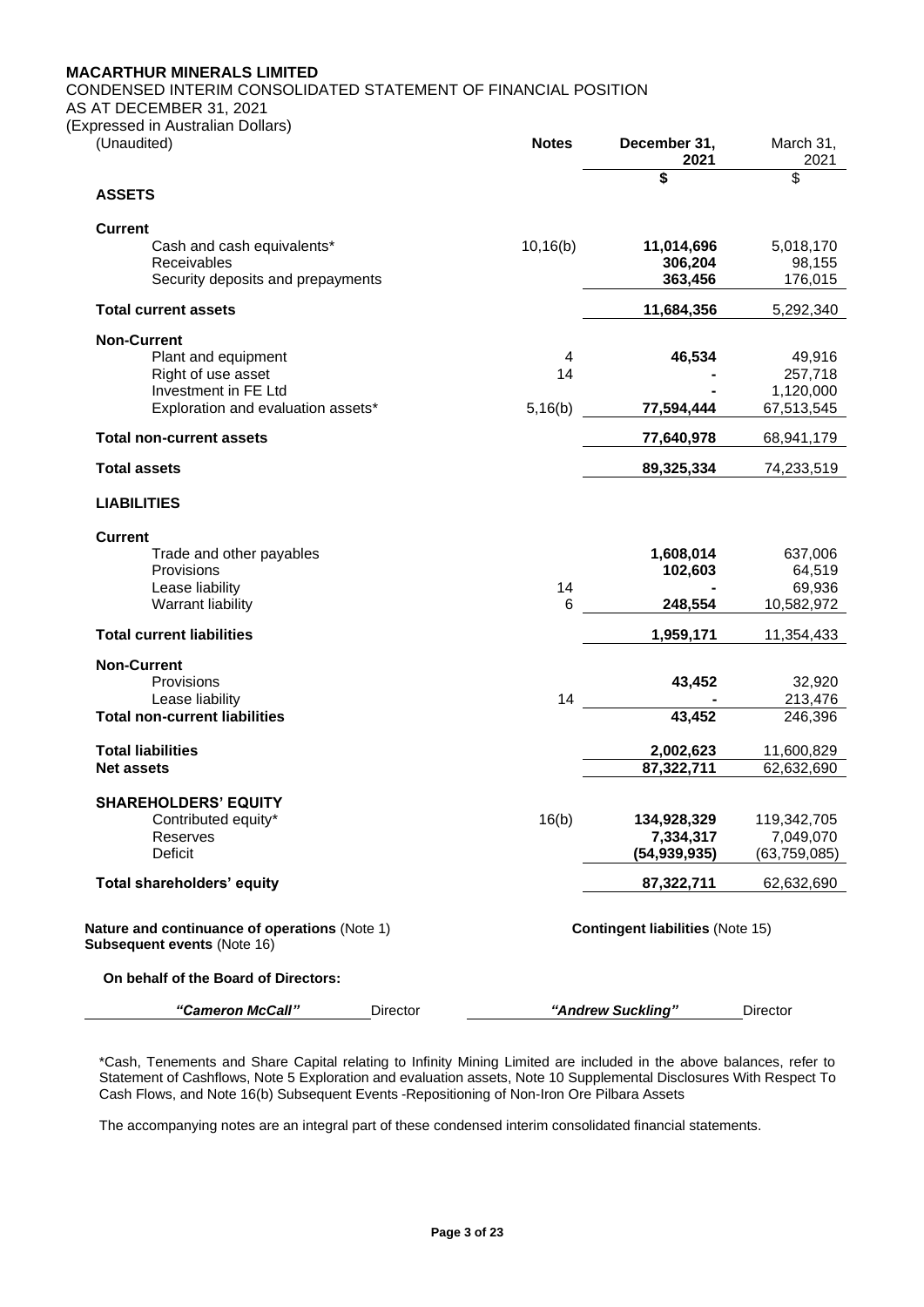CONDENSED INTERIM CONSOLIDATED STATEMENT OF PROFIT AND LOSS AND OTHER COMPREHENSIVE INCOME/(LOSS) FOR THE NINE MONTHS ENDED DECEMBER 31, 2021 (Expressed in Australian Dollars)

(Unaudited)

|                                                                                                             | Three months<br>ended December<br>31, 2021 | Three months<br>ended<br>December 31,<br>2020 | <b>Nine months</b><br>ended<br>December 31,<br>2021 | Nine months<br>ended December<br>31, 2020 |
|-------------------------------------------------------------------------------------------------------------|--------------------------------------------|-----------------------------------------------|-----------------------------------------------------|-------------------------------------------|
| <b>EXPENSES</b>                                                                                             | \$                                         | \$                                            | \$                                                  | \$                                        |
| Depreciation (Note 4)<br>Amortisation - Right of use                                                        | (10.231)                                   | (3,955)                                       | (17, 792)                                           | (10, 932)<br>(35,961)                     |
| asset<br><b>Exploration expense</b>                                                                         |                                            |                                               | (17,980)                                            |                                           |
| Investor relations                                                                                          | (230, 934)                                 | (59, 539)<br>(42,016)                         | (229, 671)<br>(113, 450)                            | (105, 360)<br>(120, 020)                  |
| Office and general                                                                                          | (57, 528)<br>(125, 191)                    | (139, 255)                                    | (336, 791)                                          | (708, 222)                                |
| Personnel fees                                                                                              |                                            |                                               | (1,422,849)                                         | (2, 191, 195)                             |
| Professional fees                                                                                           | (473, 595)                                 | (440,080)                                     |                                                     |                                           |
|                                                                                                             | (329, 840)                                 | (176, 271)                                    | (583, 489)                                          | (521, 784)                                |
| Rent                                                                                                        | (35, 215)                                  |                                               | (35, 215)                                           |                                           |
| Share-based compensation                                                                                    | 1,823,918                                  | (453, 339)                                    | (228, 671)                                          | (948, 107)                                |
| Share registry, filing and listing<br>fees                                                                  | (91, 831)                                  | (115,007)                                     | (250, 187)                                          | (335, 636)                                |
| Travel and accommodation                                                                                    | (4, 256)                                   | (11, 262)                                     | (31,061)                                            | (14, 384)                                 |
| Borrowing costs                                                                                             | (1,640)                                    |                                               | (9,580)                                             |                                           |
| <b>Total Administrative</b><br><b>Expenses</b>                                                              | (463, 657)                                 | (1,440,724)                                   | (3, 276, 736)                                       | (4,991,601)                               |
| <b>REVENUE</b>                                                                                              |                                            |                                               |                                                     |                                           |
| Interest Income                                                                                             | 166                                        | 66                                            | 386                                                 | 216                                       |
| Other Income                                                                                                |                                            | 14,058                                        | 604,980                                             | 104,263                                   |
| Gain on foreign exchange                                                                                    | (7, 810)                                   | (102, 821)                                    | 67,015                                              | 917,389                                   |
| Change in fair value of warrant<br>liability                                                                | (3, 186, 560)                              | 3,112,197                                     | 6,138,219                                           | (7,754,519)                               |
|                                                                                                             | (3, 194, 204)                              | 3,023,500                                     | 6,810,600                                           | (6,732,651)                               |
| Profit/(Loss) for the period                                                                                | (2,730,547)                                | 1,582,776                                     | 3,533,864                                           | (11, 724, 252)                            |
| <b>Other Comprehensive Income</b><br>Items that will not be reclassified<br>subsequently to profit or loss: |                                            |                                               |                                                     |                                           |
| Fair value gain/(loss) on<br>Investment in FEL at fair value<br>through other comprehensive<br>income       | (232, 333)                                 | 426,667                                       | (515,000)                                           | 800,000                                   |
| Total comprehensive gain/(loss)<br>for the period                                                           | (2,962,880)                                | 2,009,443                                     | 3,018,864                                           | (10, 924, 252)                            |
| Basic and diluted profit/(loss) per<br>ordinary share                                                       | (0.0117)                                   | 0.0144                                        | 0.0119                                              | (0.0944)                                  |
| Basic and diluted weighted average<br>number<br>of ordinary shares outstanding                              | 253,953,259                                | 139,948,189                                   | 253,953,259                                         | 115,755,209                               |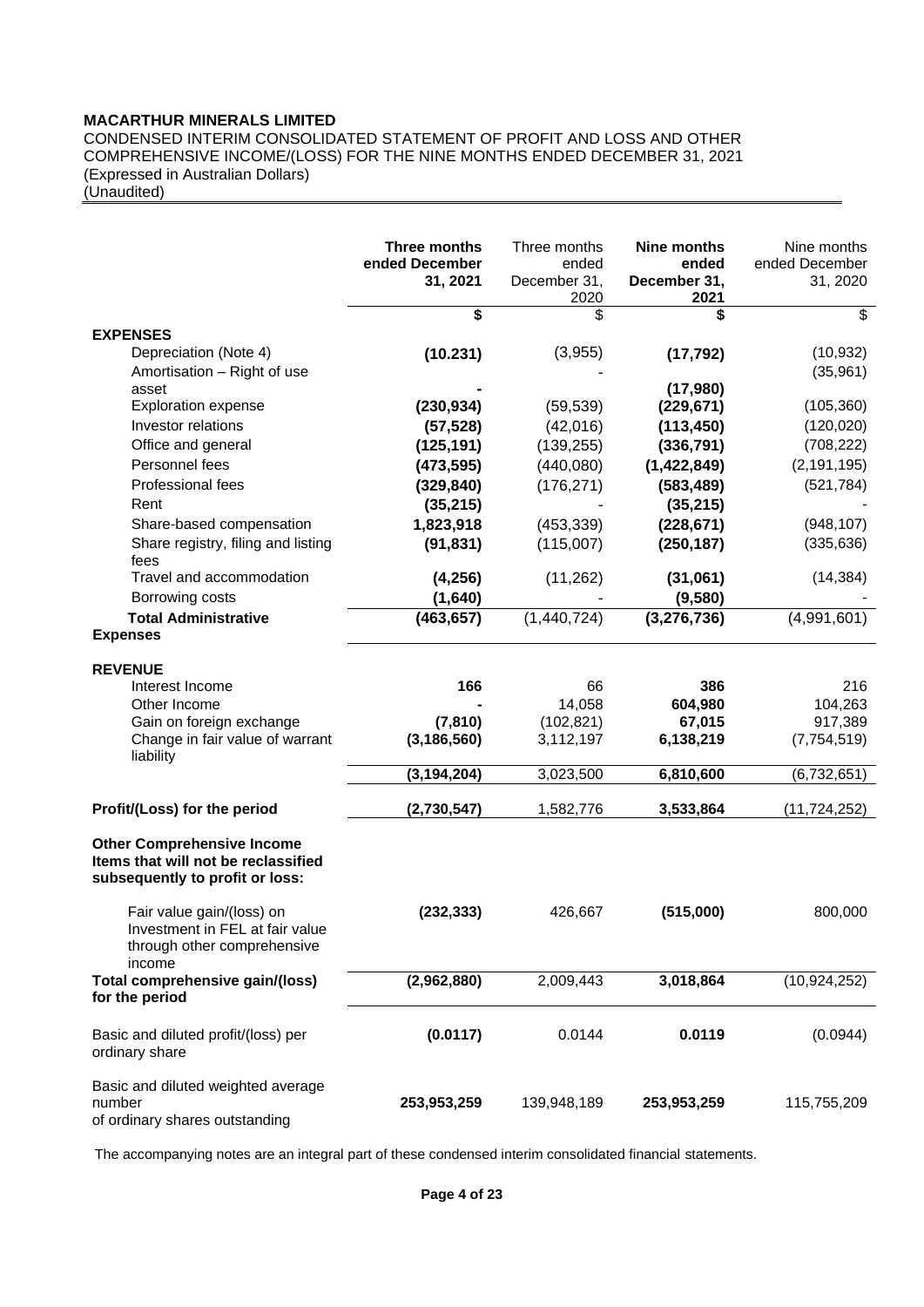CONDENSED INTERIM CONSOLIDATED STATEMENT OF CHANGES IN SHAREHOLDERS' EQUITY

(Expressed in Australian Dollars) (Unaudited)

|                                  | Number of Shares | <b>Contributed Equity</b> | <b>Deficit</b> | Reserves   | <b>Total Equity</b> |
|----------------------------------|------------------|---------------------------|----------------|------------|---------------------|
|                                  | #                |                           | \$             | \$         | \$                  |
|                                  |                  |                           |                |            |                     |
| Balance at April 1, 2020         | 102,386,361      | 104,794,986               | (47, 879, 689) | 4,648,952  | 61,564,249          |
| Net loss for the period          |                  |                           | (11, 724, 252) |            | (11, 724, 252)      |
| Share-based payment              |                  |                           |                | 948,107    | 948,107             |
| transactions                     |                  |                           |                |            |                     |
| Other comprehensive income       |                  |                           |                | 800,000    | 800,000             |
| for the period                   |                  |                           |                |            |                     |
| Shares in consideration for      | 837,997          | 324,606                   |                |            | 324,606             |
| Consultancy fees                 |                  |                           |                |            |                     |
| Shares in consideration for      | 1,702,997        | 250,000                   |                |            | 250,000             |
| purchase of assets               |                  |                           |                |            |                     |
| Bonus Shares issued to           | 3,000,000        | 810,000                   |                |            | 810,000             |
| Directors and employees          |                  |                           |                |            |                     |
| Convertible Notes conversion     | 15,248,936       | 6,856,723                 |                |            | 6,856,723           |
| Private placement                | 11,362,618       | 6,249,440                 |                |            | 6,249,440           |
| Exercise of options and          | 525,000          | 85,731                    |                |            | 85,731              |
| warrants                         |                  |                           |                |            |                     |
| Vested RSU's                     | 2,937,500        | 535,950                   |                | (535, 950) |                     |
| Share issuance costs             |                  | (1,039,392)               |                |            | (1,039,392)         |
| Balance at Dec 31, 2020          | 138,001,409      | 118,868,044               | (59,603,941)   | 5,861,109  | 65,125,212          |
|                                  |                  |                           |                |            |                     |
|                                  |                  |                           |                |            |                     |
| <b>Balance at April 1, 2021</b>  | 139,614,135      | 119,342,705               | (63, 759, 085) | 7,049,070  | 62,632,690          |
| Net profit/(loss) for the period |                  |                           | 3,533,864      |            | 3,533,864           |
| Other comprehensive loss for     |                  |                           |                | (515,000)  | (515,000)           |
| the period                       |                  |                           |                |            |                     |
| Share-based payment              |                  |                           |                | 800,247    | 800,247             |
| transactions                     |                  |                           |                |            |                     |
| Exercise of options and          | 5,526,702        | 2,149,436                 |                |            | 2,149,436           |
| warrants                         |                  |                           |                |            |                     |
| *IML IPO                         | 65,000,000       | 11,500,000                |                |            | 11,500,000          |
| *IML Shares in consideration     | 1,250,000        | 1,250                     |                |            | 1,250               |
| for brokerage services           |                  |                           |                |            |                     |
| *IML Shares in consideration     | 20,000,000       | 4,000,000                 |                |            | 4,000,000           |
| for purchase of assets.          |                  |                           |                |            |                     |
| Adjustment to retained           |                  |                           | 5,285,286      |            | 5,285,286           |
| earnings                         |                  |                           |                |            |                     |
| Infinity Mining Ltd Investment   | 22,562,422       |                           |                |            |                     |
| in MAL                           |                  |                           |                |            |                     |
| Cost of Share Capital            |                  | (2,065,062)               |                |            | (2,065,062)         |
| Balance at Dec 31, 2021          | 253.953.259      | 134.928.329               | (54.939.935)   | 7.334.317  | 87.322.711          |

\*These figures relate to the spin out of Infinity Mining Limited, and the non-iron Pilbara Assets.

Refer Note 5 Exploration and evaluation assets, Note 10 Supplemental Disclosures With Respect To Cash Flows, and Note 16(b) Subsequent Events.

On 1 January 2022, Infinity Mining Limited exited the Macarthur Minerals Consolidated Group. For the financial year end 31 March 2022, Infinity Mining will be accounted for and reflected as an associate of the Macarthur Minerals Group.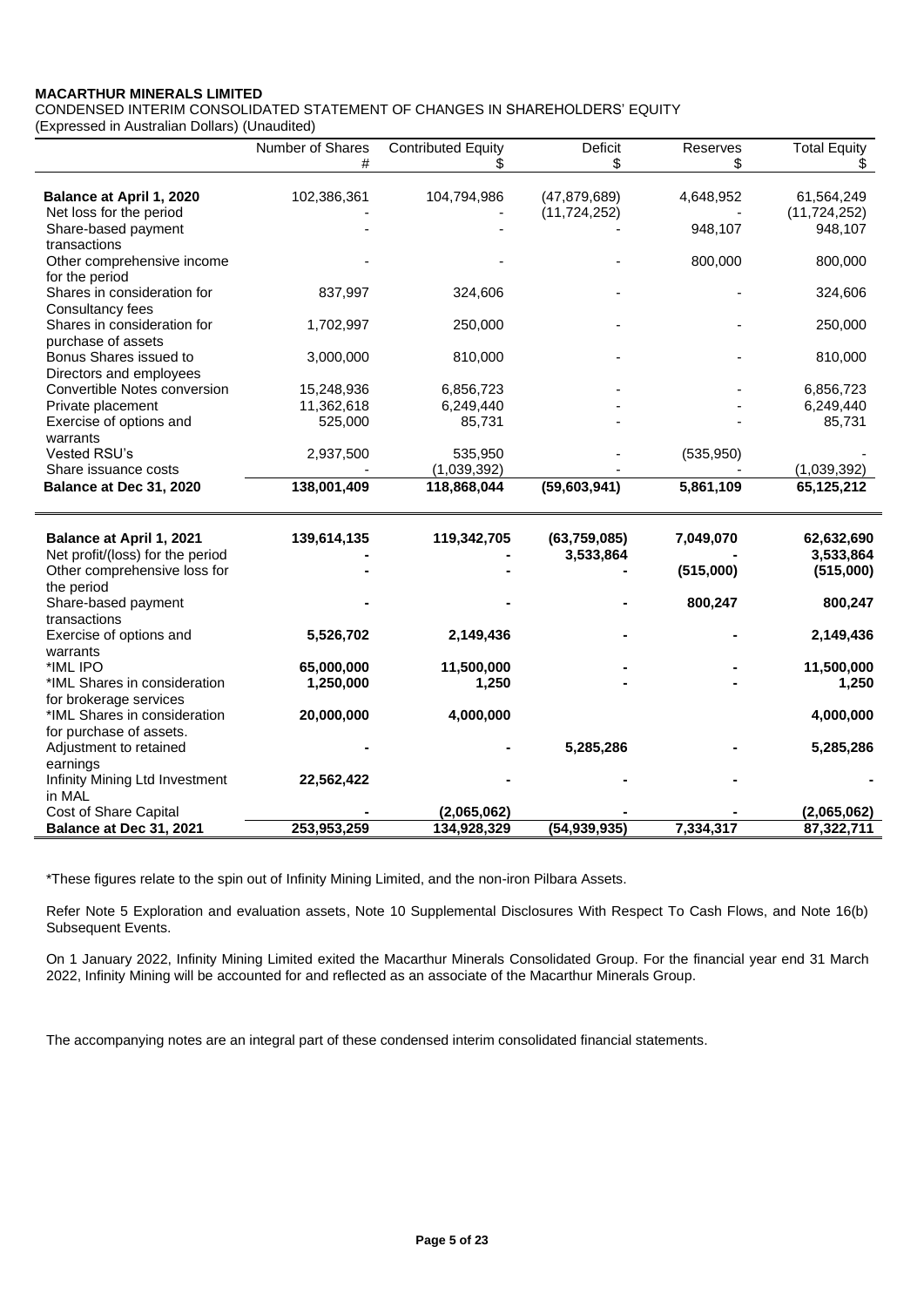CONDENSED INTERIM CONSOLIDATED STATEMENTS OF CASH FLOWS

(Expressed in Australian Dollars) (Unaudited)

|                                                                             | Nine months ended       | Nine months ended |
|-----------------------------------------------------------------------------|-------------------------|-------------------|
|                                                                             | December 31, 2021<br>\$ | December 31, 2020 |
|                                                                             |                         |                   |
| <b>OPERATING ACTIVITIES</b>                                                 |                         |                   |
| Net profit/(loss) for the period                                            | 3,533,864               | (11, 724, 252)    |
|                                                                             |                         |                   |
| Items not involving cash:                                                   |                         |                   |
| Depreciation                                                                | 17,791                  | 10,932            |
| Depreciation - Right of use asset                                           | 17,980                  | 35,961            |
| FX loss on Convertible notes                                                |                         | (1, 277, 260)     |
| Change in fair value of warrant liability                                   | (6, 138, 219)           | 7,754,519         |
| Share-based compensation                                                    | 228,671                 | 948,107           |
| Bonus shares issued to Directors and employees                              |                         | 810,000           |
| Shares in consideration for Consultancy fees                                |                         | 45,156            |
| Changes in non-cash working capital balances:                               |                         |                   |
| Accounts payable and accrued liabilities                                    | 971,008                 | (372, 210)        |
| Security deposits and prepayments                                           | (187, 441)              | 283,213           |
| Receivables                                                                 | (208, 049)              | (51, 442)         |
| Employee provisions                                                         | 48,616                  | 18,612            |
| Other - Non-cash prior period adjustment to                                 |                         |                   |
| warrant liability and corresponding expense.                                | (4, 214, 178)           |                   |
| <b>Net Cash used in Operating Activities</b>                                | (5,929,957)             | (3,518,664)       |
| <b>INVESTING ACTIVITIES</b>                                                 |                         |                   |
|                                                                             |                         |                   |
| Plant & Equipment purchases                                                 | (14, 410)               |                   |
| Deferred exploration expenditures*                                          | (6,080,899)             | (632, 128)        |
| Investment - FE Ltd                                                         | 1,120,000               |                   |
| Net Cash used in Investing Activities                                       | (4,975,309)             | (632, 128)        |
|                                                                             |                         |                   |
| <b>FINANCING ACTIVITIES</b><br>Proceeds from issuance of shares/exercise of |                         |                   |
| options & warrants*                                                         | 16,927,486              | 85,731            |
| Proceeds from private placement                                             |                         | 6,249,440         |
| Short-term loans                                                            | (25, 694)               |                   |
| Share issue and placement costs                                             |                         | (759, 942)        |
| Principal payment of lease liability                                        |                         | (30, 734)         |
| Net Cash provided by (used in) Financing                                    |                         |                   |
| <b>Activities</b>                                                           | 16,901,792              | 5,544,495         |
|                                                                             |                         |                   |
| Change in cash and cash equivalents during period                           | 5,996,526               | 1,393,703         |
| Cash and cash equivalents, beginning of period                              | 5,018,170               | 4,518,165         |
| Cash and cash equivalents, end of period*                                   | 11,014,696              | 5,911,868         |

\*Included in the referenced cashflow movement figures, are the following movements relating specifically to Infinity Mining Limited IPO:

Cash balance increase of \$9,937,395, Tenements acquisitions of \$4,400,000 and Share Capital increase of \$15,994,477. Refer: Note 5 Exploration and evaluation assets, Note 10 Supplemental Disclosures With Respect To Cash Flows, and Note 16(b) Subsequent Events.

On 1 January 2022, Infinity Mining Limited exited the Macarthur Minerals Consolidated Group, with the resulting cash balance reducing to \$1,077,301 at that time.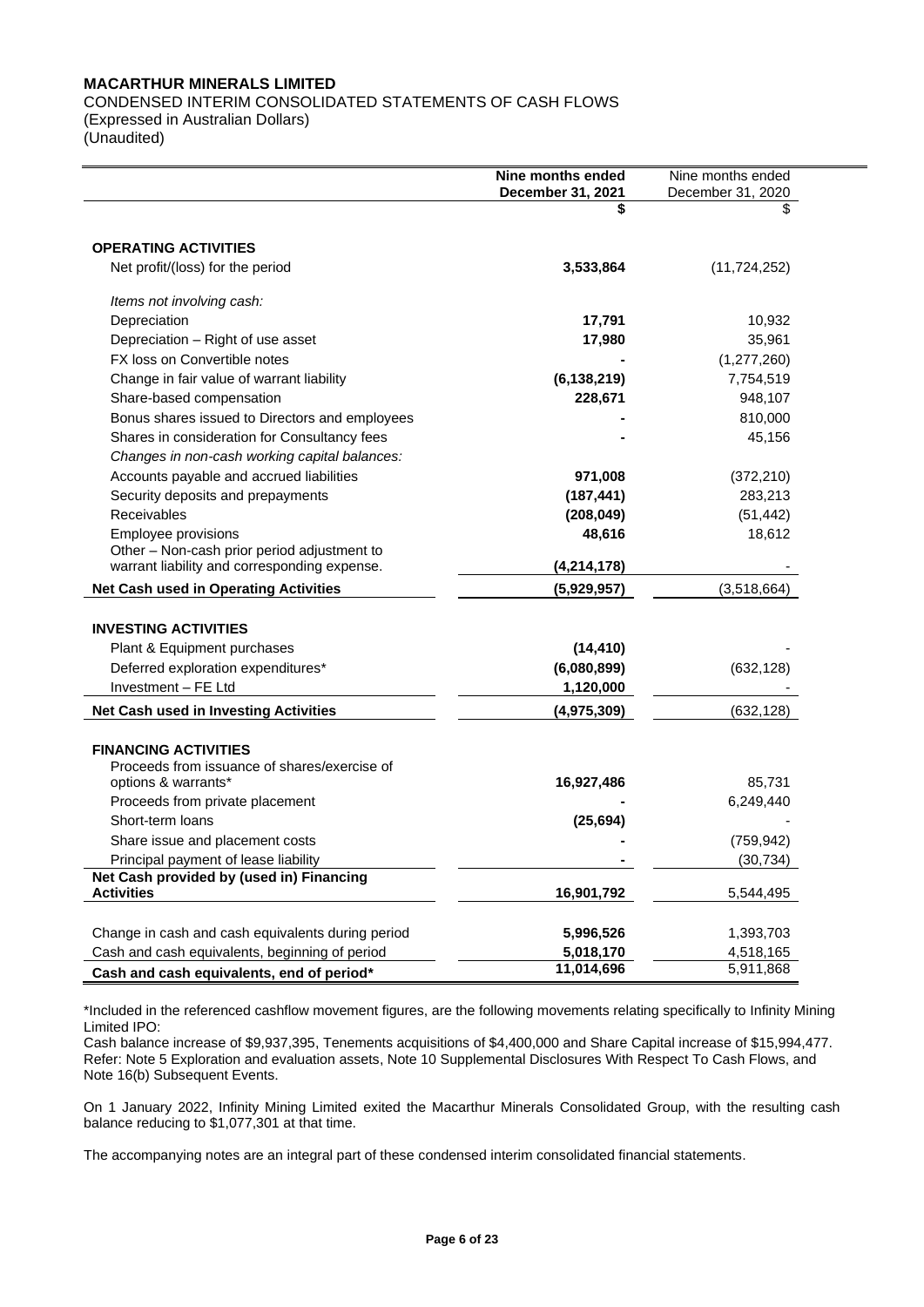### **1. NATURE AND CONTINUANCE OF OPERATIONS**

Macarthur Minerals Limited is an Australian public company listed in Canada on the TSX Venture Exchange ("TSX-V") (symbol: MMS), Australian Securities Exchange ("ASX") (symbol: MIO) and OTCQB Venture Market ("OTCQB") (symbol: MMSDF). Macarthur Minerals has three iron ore projects in the Yilgarn region of Western Australia. The Company has also established multiple project areas in the Pilbara, Western Australia ("Pilbara Assets") for conglomerate gold, hard rock greenstone gold and hard rock lithium. In addition, Macarthur Minerals has lithium brine interests in the Railroad Valley, Nevada, USA.

As at December 31, 2021, the Company has the following subsidiaries (who are collectively the "Group"):

- 100% of Macarthur Australia Limited ("MAL"), which holds the following 100% subsidiaries:
- o 100% of Macarthur Iron Ore Pty Ltd ("Macarthur Iron Ore" or "MIO") which owns the Lake Giles Iron Ore Projects\*
- 100% of Macarthur Lithium Nevada Limited (incorporated in Nevada)
- 100% of Esperance Iron Ore Export Company Pty Ltd (previously Macarthur Midway Pty Ltd)
- 100% of Macarthur Marble Bar Lithium Pty Ltd (previously Bachelor Project Pty Ltd) (a dormant subsidiary); and
- 100% of Macarthur Minerals NT Pty Ltd ("MMNT") and MMNT's 100% subsidiary, Macarthur Tulshyan Pty Ltd.

\*On admission of Infinity Mining Limited (formerly Macarthur Lithium Pty Ltd ("MLi") to the Official list of Australian Stock Exchange (ASX) which holds the Pilbara Projects, Macarthur Australia Limited holds 20.74% issued share capital in the Company and become a substantial holder.

Refer Note 5 Exploration and evaluation assets, Note 10 Supplemental Disclosures with Respect to Cash Flows, and Note 16(b) Subsequent Events -Repositioning of Non-Iron Ore Pilbara Assets.

One 1 January 2022, Infinity Mining Limited was removed from the Macarthur Minerals Group, and for the financial year ending 31 March, Infinity Mining Limited will be accounted for as an associate of Macarthur Minerals Group.

There was no change in the nature of the Company's principal activities during the period.

The Company has continued to respond to the challenges of the Covid-19 pandemic by managing its operations and cashflows conservatively. The outlook for key commodities such as iron ore and gold in the current Covid-19 affected market remains strong, and as a consequence has not resulted in any impairment of the Company's key capitalised assets. The Company maintains its corporate head office and principal place of business at G03, 555 Coronation Drive, Toowong, Brisbane, Queensland 4066, Australia.

### **2. BASIS OF PRESENTATION**

These condensed interim consolidated financial statements are unaudited and have been prepared in accordance with International Accounting Standard ("IAS") 34 'Interim Financial Reporting' ("IAS 34") using accounting policies consistent with IFRS issued by the International Accounting Standards Board. This interim financial report is intended to provide users with an update on the latest annual financial statements of Macarthur Minerals Limited and its controlled entities (referred to as the "Consolidated Group" or "Group"). As such, it does not contain information that represents relatively insignificant changes occurring during the interim period within the Group. It is therefore recommended that this financial report be read in conjunction with the annual financial statements of the Group for the year ended March 31, 2021, together with any public announcements made during the following nine- month period. These condensed interim consolidated financial statements have been prepared on the historical cost basis except for certain financial instruments, which are measured at fair value, as explained in the accounting policies, refer to Note 3.

In addition, these condensed interim consolidated financial statements have been prepared using the accrual basis of accounting, except for cash flow information. The comparative figures presented in these condensed interim consolidated financial statements are in accordance with IFRS and have not been audited. The preparation of interim consolidated financial statements in conformity with IAS 34 requires management to make judgments, estimates and assumptions that affect the application of policies and reported amounts of assets and liabilities, income and expenses. Actual results may differ from these estimates. These condensed interim consolidated financial statements do not include all of the information required for full annual financial statements. These condensed interim consolidated financial statements were authorized by the Board of Directors of the Company on February 28, 2022.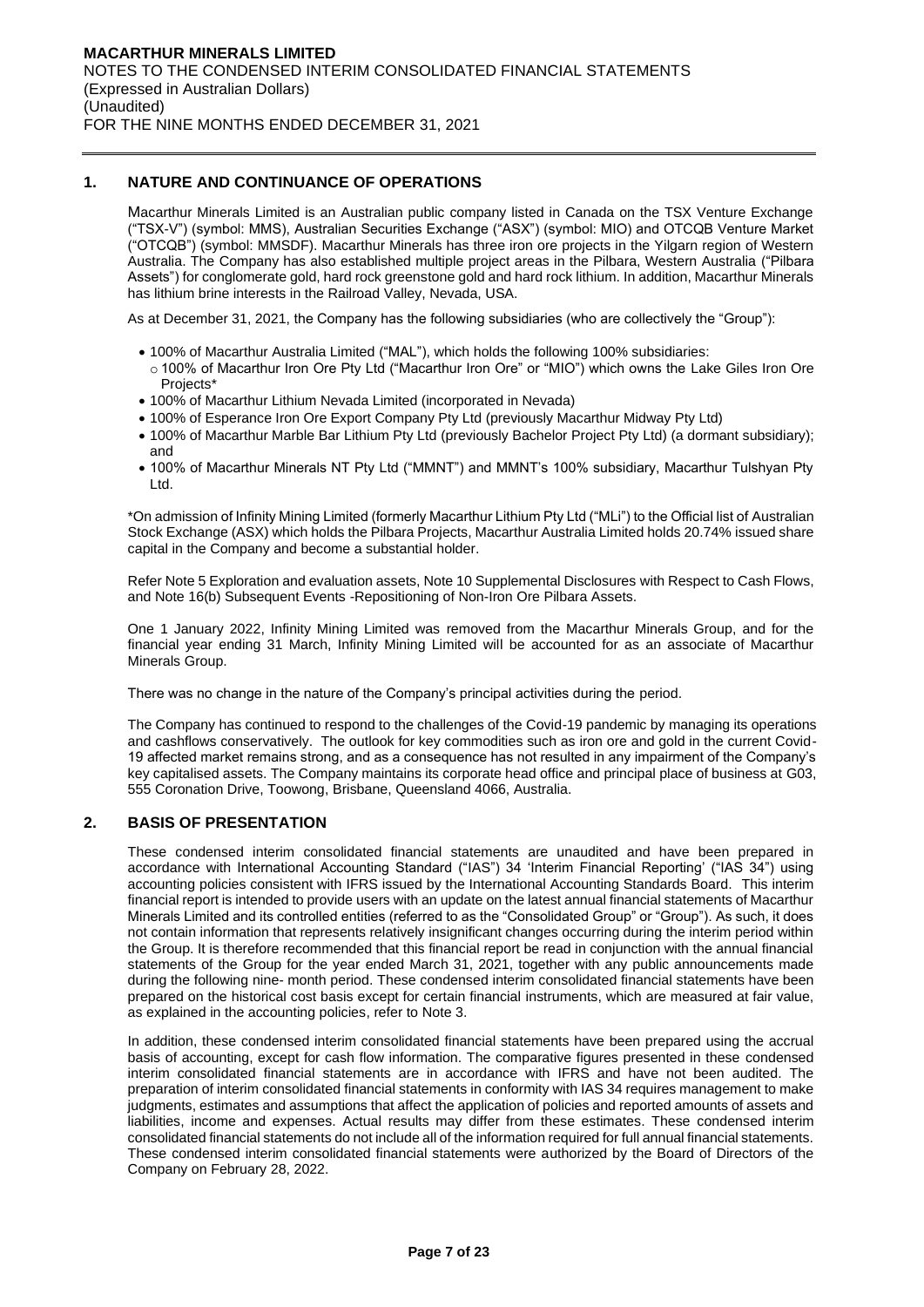# **3. SIGNIFICANT ACCOUNTING POLICIES**

The accounting policies, including new accounting standards and interpretations, followed by the Company are set out in Note 2 to the audited financial statements for the year ended March 31, 2021, and have been consistently followed in the preparation of these condensed interim consolidated financial statements.

# **4. PLANT AND EQUIPMENT**

|                                         | Plant &<br><b>Equipment</b> | <b>Office</b><br><b>Equipment</b> | <b>Motor</b><br><b>Vehicles</b> | Total       |
|-----------------------------------------|-----------------------------|-----------------------------------|---------------------------------|-------------|
|                                         |                             | S                                 |                                 | \$          |
| Year ended March 31, 2021               |                             |                                   |                                 |             |
| Opening net book value                  | 1,166                       | 10,826                            | 51,737                          | 63,729      |
| Additions                               |                             |                                   |                                 |             |
| <b>Disposals</b>                        |                             |                                   |                                 |             |
| Depreciation charge                     | (455)                       | (4,270)                           | (9,088)                         | (13, 813)   |
| Closing net book amount                 | 711                         | 6,556                             | 42,649                          | 49,916      |
|                                         |                             |                                   |                                 |             |
| At March 31, 2021<br>Cost or fair value | 655,381                     | 402,861                           | 59,325                          | 1,117,567   |
| Transfers                               |                             |                                   |                                 |             |
| Accumulated depreciation and            |                             |                                   |                                 |             |
| impairment                              | (654, 670)                  | (396, 305)                        | (16, 676)                       | (1,067,651) |
| Net book amount                         | 711                         | 6,556                             | 42,649                          | 49,916      |
|                                         |                             |                                   |                                 |             |
| Nine months ended December 31,<br>2021  |                             |                                   |                                 |             |
| Opening net book value                  | 711                         | 6,556                             | 42,649                          | 49,916      |
| Additions                               | 2,935                       | 30,900                            |                                 | 33,835      |
| Disposals                               |                             |                                   | (19, 425)                       | (19, 425)   |
| Depreciation charge                     |                             | (11,529)                          | (6,263)                         | (17,792)    |
| Closing net book amount                 | 3,646                       | 25,927                            | 16,961                          | 46,534      |
|                                         |                             |                                   |                                 |             |
| At December 31, 2021                    |                             |                                   |                                 |             |
| Cost or fair value                      | 658,316                     | 433,761                           | 39,900                          | 1,131,977   |
| Accumulated depreciation                | (654,670)                   | (407, 834)                        | (22, 939)                       | (1,085,443) |
| Net book amount                         | 3,646                       | 25,927                            | 16,961                          | 46,534      |

# **5. EXPLORATION AND EVALUATION ASSETS**

The ultimate recoupment of the carrying value of exploration and evaluation assets is dependent on the successful development, commercial exploitation and financing of the areas of interest, or alternatively through sale.

At December 31, 2021 the Company held 100% of the outstanding and issued share capital of Macarthur Australia Limited ("MAL"). MAL's wholly owned subsidiary MIO holds assets which include the Lake Giles Iron Ore Projects. The Lithium Exploration Projects and other Pilbara assets are held by Infinity Mining Limited ("Infinity"). Infinity will exit the Macarthur Minerals Consolidated Group ("Macarthur") following admission to the Official list of the ASX on 22 December 2022, resulting in Macarthur holding 20.74% of Infinity's issued share capital. Macarthur continues to hold 100% of Macarthur Lithium Nevada Limited ("MLiNV"), which holds the Lithium Exploration Project in Nevada.

The carrying value of the exploration and evaluation assets relates to the Iron Ore and Lithium Projects. The Iron Ore projects' book value reflects the historical costs of exploration and evaluation expenditure capitalised in accordance with the Company's accounting policy and Australian Accounting Standards and IFRS.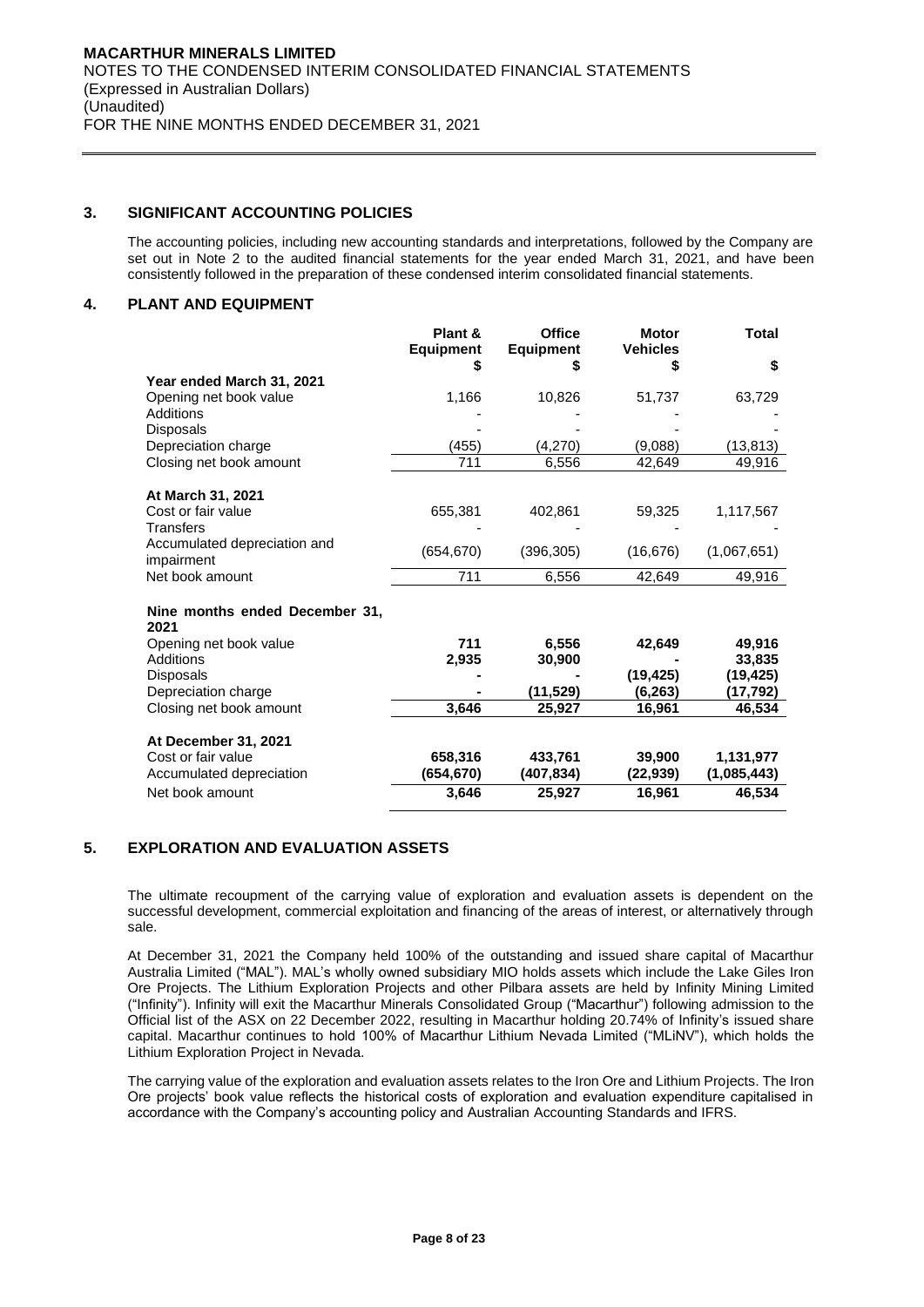# **5. EXPLORATION AND EVALUATION ASSETS (Cont'd)**

Exploration expenditure of \$5,680,899 was capitalised during the period ended December 31, 2021 (12 months to March 31, 2021: \$1,295,329), as per table below.

### **Exploration and evaluation expenditure**

### *Interim Expenditure*

The following is a summary of acquisition and deferred exploration costs incurred:

|                                    | <b>Acquisition</b><br><b>Costs</b> | <b>Deferred</b><br><b>Exploration Costs</b> | <b>Total</b> |
|------------------------------------|------------------------------------|---------------------------------------------|--------------|
|                                    | \$                                 |                                             | \$           |
| Balance as at March 31, 2020       | 4,010,636                          | 62,207,580                                  | 66,218,216   |
| Incurred during the year           |                                    |                                             |              |
| Accommodation and camp maintenance |                                    | 50,127                                      | 50,127       |
| Environmental surveys              |                                    | 8,210                                       | 8,210        |
| Other                              |                                    | 34,066                                      | 34,066       |
| <b>Personnel and Contractors</b>   |                                    | 227,294                                     | 227,294      |
| Rent and rates                     |                                    | 203,258                                     | 203,258      |
| Research and reports               |                                    | 722,855                                     | 722,855      |
| Sampling and testing               |                                    | 2,442                                       | 2,442        |
| Tenement management and outlays    |                                    | 24,451                                      | 24,451       |
| Travel<br>Vehicle hire             |                                    | 4,150                                       | 4,150        |
|                                    |                                    | 18,476                                      | 18,476       |
|                                    |                                    | 1,295,329                                   | 1,295,329    |
| Balance as at March 31, 2021       | 4,010,636                          | 63,502,909                                  | 67,513,545   |
| Incurred during the period         |                                    |                                             |              |
| Accommodation and camp maintenance |                                    | 64,252                                      | 64,252       |
| Environmental surveys              |                                    |                                             |              |
| Other                              |                                    | 10,829                                      | 10,829       |
| <b>Personnel and Contractors</b>   |                                    | 204,938                                     | 204,938      |
| Rent and rates                     |                                    | 326,376                                     | 326,376      |
| Research and reports               |                                    | 5,019,504                                   | 5,019,504    |
| Sampling and testing               |                                    | 9,217                                       | 9,217        |
| Tenement acquisitions              | 4,400,000                          |                                             | 4,400,000    |
| Tenement management and outlays    |                                    | 18,683                                      | 18,683       |
| Travel                             |                                    | 7,054                                       | 7,054        |
| Vehicle hire                       |                                    | 20,046                                      | 20,046       |
|                                    |                                    |                                             |              |
|                                    | 4,400,000                          | 5,680,899                                   | 10,080,899   |
| Balance as at December 31, 2021    | 8,410,636                          | 69,183,808                                  | 77,594,444   |

All capitalised exploration costs represent costs incurred during the exploration and evaluation phase.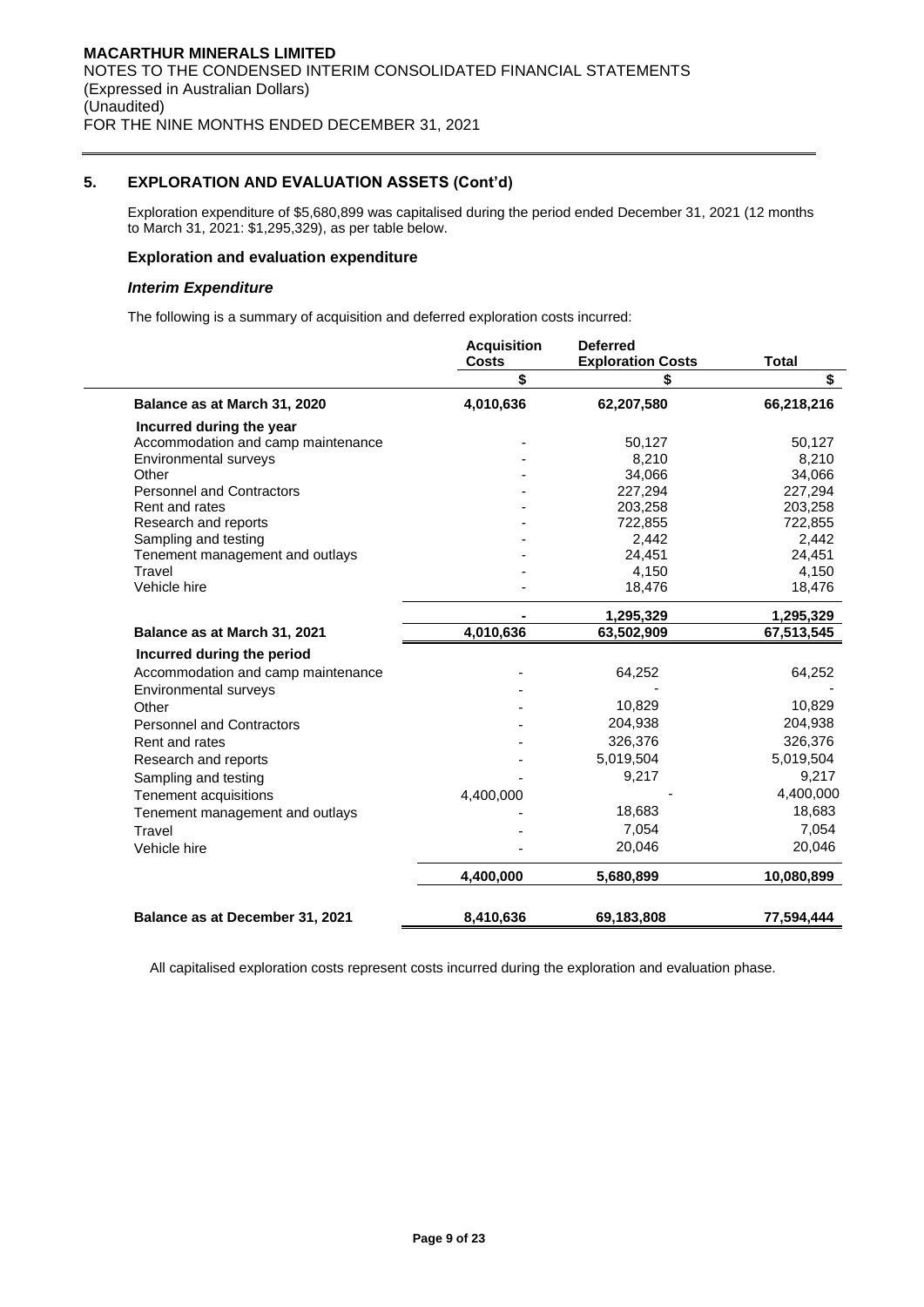# **5. EXPLORATION AND EVALUATION ASSETS (Cont'd)**

### *Commitments*

In order to maintain its current rights of tenure for exploration and/or mining activities, the Company is required to perform minimum annual expenditure requirements specified by the Western Australian Government and pay local shire rents and rates. The expenditure obligations are subject to renegotiation when an application for a mining lease and/or renewal of exploration permits are made or at other times and are subject to whether the Company decides to continue a tenement's rights until its expiry. Due to the nature of the Company's activities, it is difficult to accurately forecast the amount of future expenditure that will be necessary to incur in order to maintain present interests.

These obligations are not provided for in the financial statements and are payable at future dates as follows:

|                                                                              | December 31,<br>2021                | March 31,<br>2021                   |
|------------------------------------------------------------------------------|-------------------------------------|-------------------------------------|
| Not later than one year<br>Later than one year but not later than five years | 1,483,813<br>3,755,124<br>5,238,937 | 1,368,684<br>4,088,930<br>5.457.614 |

For the period ending December 31, 2021, the Company may apply for exemptions against expenditure in relation to those tenements which did not have sufficient expenditure recorded against them in the prior 12 months of their term. Exemption has and may be sought on the basis that aggregate expenditure on those tenements in prior years far exceeded the minimum required. In the event that exemption for these tenements is not granted (which the Company believes is highly unlikely), the Company may have to impair/expense the value of the amount capitalized to exploration and evaluation assets for those tenements.

If exemptions being applied for are approved as outlined above, the obligations not provided for in the financial statements are payable at future dates as follows:

|                                                   | December 31, | March 31, |
|---------------------------------------------------|--------------|-----------|
|                                                   | 2021         | 2021      |
|                                                   |              |           |
| Not later than one year                           | 934.995      | 931.684   |
| Later than one year but not later than five years | 3,755,124    | 4,088,930 |
|                                                   | 4,690,118    | 5,020,614 |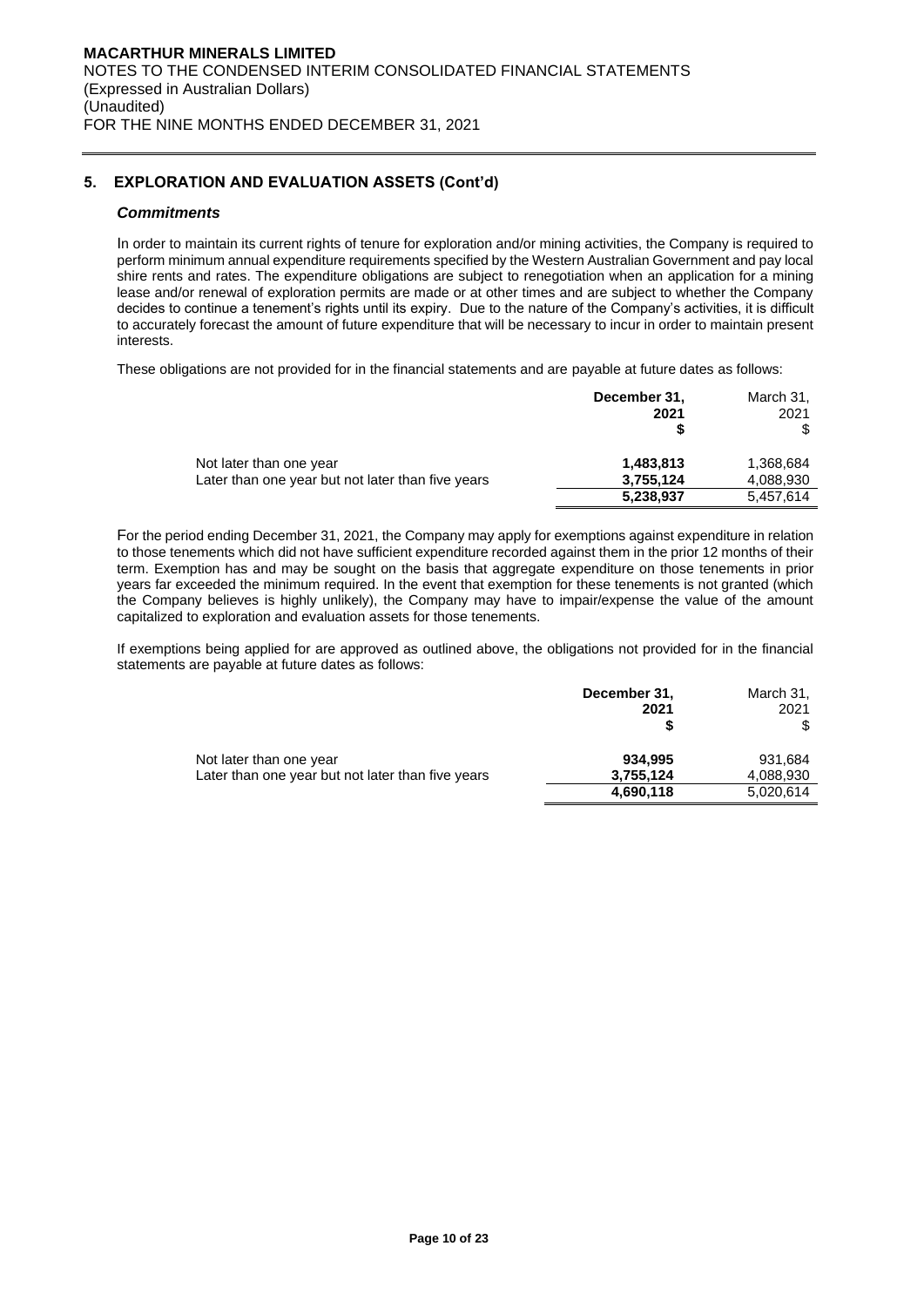### **6. CONTRIBUTED EQUITY**

### **Ordinary Shares**

The Company has authorized ordinary shares with no par value. All issued shares are fully paid and are equally ranked with voting rights. **December 31,**

|                                                                                  | December 31,<br>2021 | March 31.<br>2021 |
|----------------------------------------------------------------------------------|----------------------|-------------------|
| Issued and fully paid ordinary shares:                                           | $$134.928.329*$      | \$119,342,705     |
| Number of shares on issue:<br>* Includes \$15,994,477 in shares on issue for IML | 253.953.259*         | 139,614,135       |

### **Share Compensation Plans**

The Company, in accordance with the Company's Employee and Consultant Share Compensation Plans ("Plans") and the policies of the TSX-V, is authorized to grant incentive stock options ("Options"), award equity restricted share units, or bonus shares or issue common shares from treasury pursuant to the Company's share purchase scheme to directors, employees and consultants to acquire in aggregate up to 20% of issued and outstanding ordinary shares as at September 28, 2021, being 144,427,735 Common Shares. Both of the Plans were approved on October 27, 2021 by the shareholders at the Company's Annual General Meeting and replace the Company's previous Plans.

### **Share Options**

The exercise price of the Options is fixed by the Board at no lesser than the discounted market price (as defined under the TSX-V Company Manual) of the shares on the grant date, subject to all applicable regulatory requirements. Options under the Plans can be granted for a maximum term of 5 years and may be subject to vesting criteria as determined by the Board.

The fair value of all issued Options is measured and expensed as share-based compensation at the grant date if they are fully vested upon granting, otherwise the fair value is expensed over the vesting period. A corresponding increase is recorded to reserves.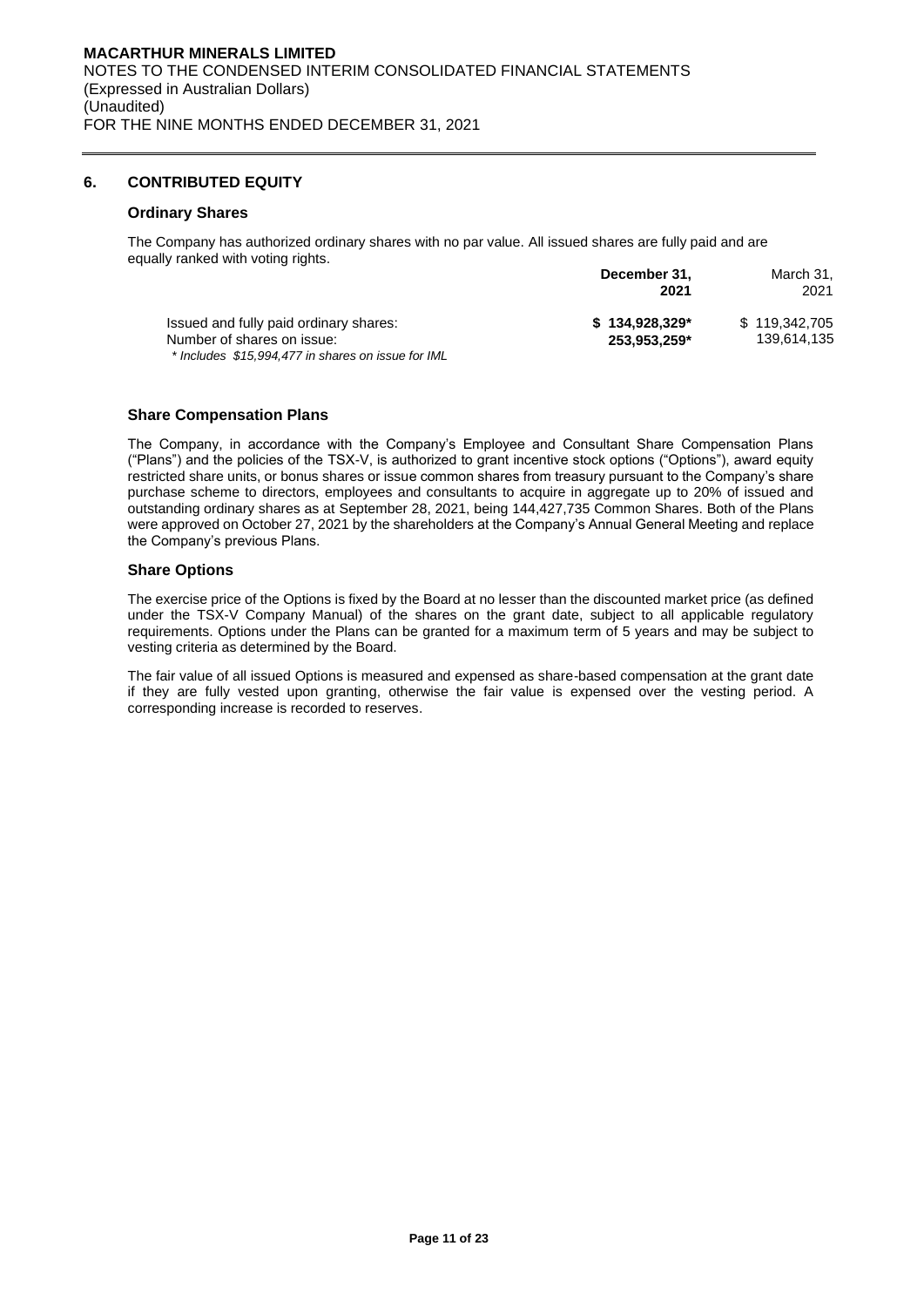# **6. CONTRIBUTED EQUITY (Cont'd)**

# **Share Options – Employees and Consultants**

Share option transactions issued to employees and consultants and the number of share options outstanding are summarized as follows:

|                                                                            | Nine months ended<br>December 31, 2021          |                                                                                      |                                                      | Year ended<br>March 31, 2021                                                             |
|----------------------------------------------------------------------------|-------------------------------------------------|--------------------------------------------------------------------------------------|------------------------------------------------------|------------------------------------------------------------------------------------------|
|                                                                            | Number of<br><b>Options</b>                     | Weighted<br>Average<br><b>Exercise</b><br><b>Price</b>                               | Number<br>of Options                                 | Weighted<br>Average<br>Exercise<br>Price                                                 |
| Outstanding, beginning of year                                             | 5,035,000                                       | \$0.27 (CAD\$0.25)                                                                   | 5,080,000                                            | \$0.25 (CAD\$0.22)                                                                       |
| Granted<br>Expired<br>Forfeited<br>Exercised<br>Outstanding, end of period | 500,000<br>(99, 448)<br>(980, 552)<br>4,455,000 | \$0.87 (CAD\$0.80)<br>\$0.22 (CAD\$0.20)<br>\$0.20 (CAD\$0.18)<br>\$0.26 (CAD\$0.24) | 3,500,000<br>(2,020,000)<br>(1,525,000)<br>5,035,000 | \$0.28 (CAD\$0.27)<br>\$0.23 (CAD\$0.22)<br>$$0.24$ (CAD $$0.23$ )<br>\$0.27 (CAD\$0.25) |
| Options exercisable, end of<br>period                                      | 4,455,000                                       | \$0.26 (CAD\$0.24)                                                                   | 5,035,000                                            | \$0.27 (CAD\$0.25)                                                                       |

Share options for employees and consultants outstanding at December 31, 2021 have the following exercise prices and expiry dates:

| Number of Options | <b>Exercise Price</b> | <b>Expiry Date</b> |
|-------------------|-----------------------|--------------------|
|                   |                       |                    |
| 1,455,000         | CAD\$0.20             | 24 Feb 2022        |
| 500,000           | AUD\$0.34             | 31 Dec 2022        |
| 500,000           | AUD\$0.36             | 31 Dec 2022        |
| 500,000           | AUD\$0.38             | 31 Dec 2022        |
| 500,000           | CAD\$0.24             | 31 Dec 2022        |
| 500,000           | CAD\$0.32             | 31 Dec 2022        |
| 500,000           | CAD\$0.80             | 11 Dec 2022        |
|                   |                       |                    |

The range of exercise prices for options outstanding at December 31, 2021 is CAD\$0.20 to CAD\$0.80. The weighted average remaining contractual life for the share options as at December 31, 2021 is 0.67 years. Since December 31, 2021, 612,551 Options were exercised and 842,349 forfeited and expired.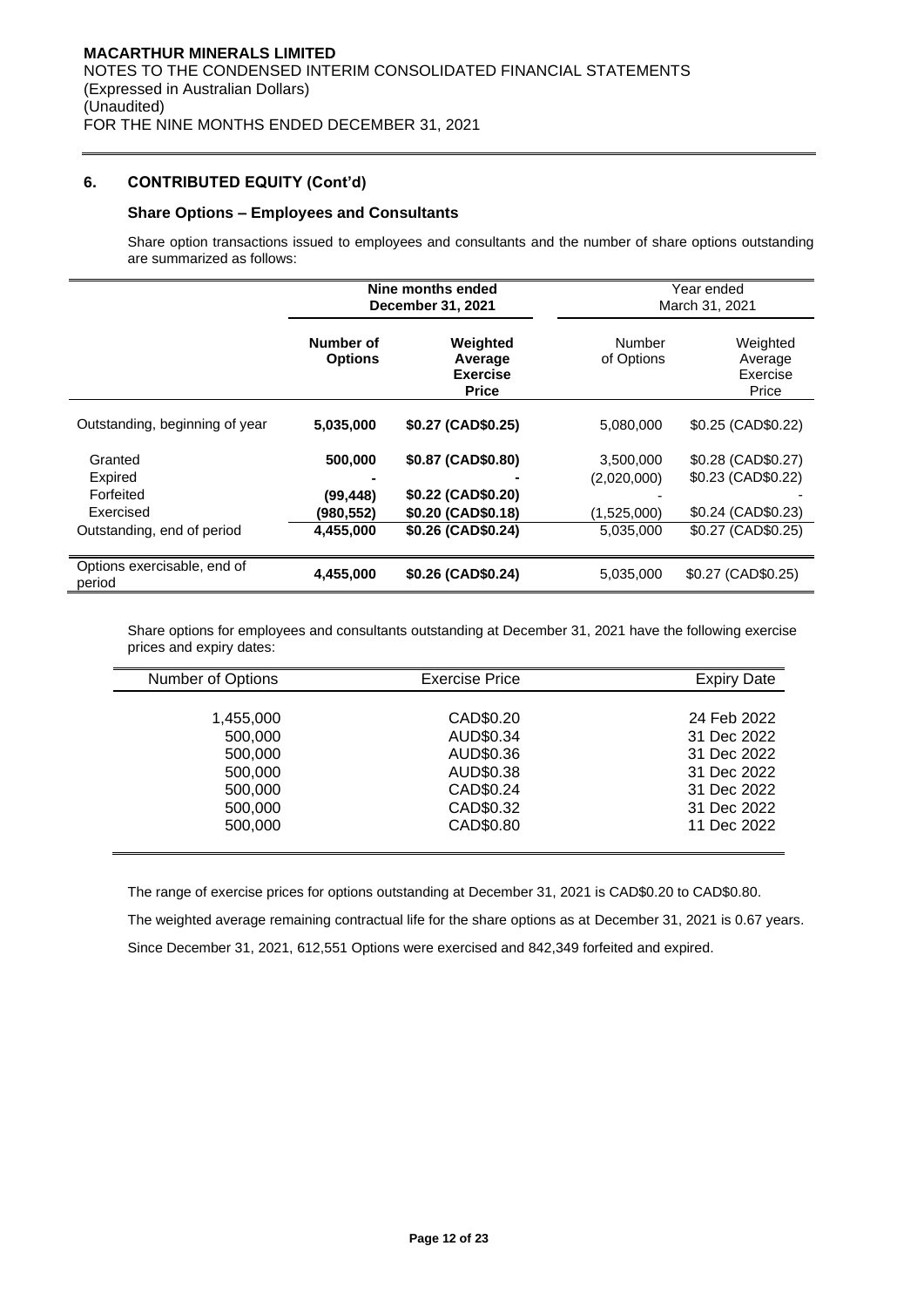# **6. CONTRIBUTED EQUITY (Cont'd)**

### **Share Options – Private Placement**

Option transactions with an Australian Dollar exercise price issued under the private placements and the number of options outstanding and their related weighted average exercise prices are summarised as follows:

|                                              | Nine months ended<br>December 31, 2021 |                                              | Year ended<br>March 31, 2021 |                                                  |  |
|----------------------------------------------|----------------------------------------|----------------------------------------------|------------------------------|--------------------------------------------------|--|
|                                              | Number of<br><b>Options</b>            | Weighted<br>Average<br><b>Exercise Price</b> | Number of<br>Options         | <b>Weighted Average</b><br><b>Exercise Price</b> |  |
| Outstanding, beginning of<br>year            | 12,862,618                             | <b>AUD\$0.88</b>                             |                              |                                                  |  |
| Granted<br>Expired<br>Forfeited<br>Exercised |                                        | -                                            | 12,862,618                   | AUD\$0.88                                        |  |
| Outstanding, end of year                     | 12,862,618                             | AUD\$0.88                                    | 12,862,618                   | AUD\$0.88                                        |  |
| Options exercisable, end of<br>year          | 12,862,618                             | <b>AUD\$0.88</b>                             | 12,862,618                   | AUD\$0.88                                        |  |

# **Share Options – Private Placement**

Share options under private placement outstanding at December 31, 2021 have the following exercise prices and expiry dates:

| Number of Options | <b>Exercise Price</b> | <b>Expiry Date</b> |
|-------------------|-----------------------|--------------------|
| 5,137,382         | AUD\$0.90             | 26 Oct 2022        |
| 6,225,236         | AUD\$0.90             | 2 Nov 2022         |
| 1.500.000         | AUD\$0.75             | 12 Nov 2022        |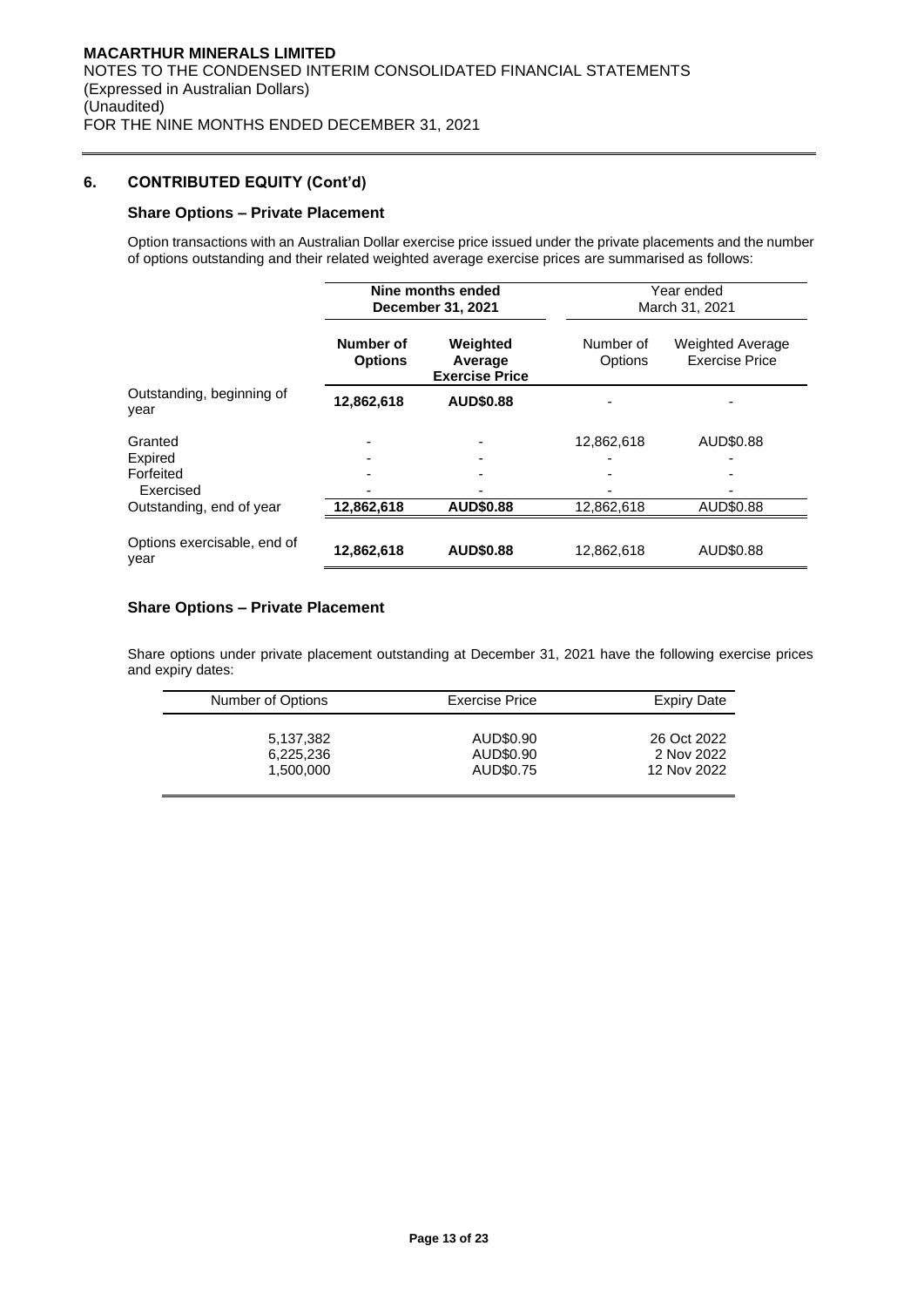# **6. CONTRIBUTED EQUITY (cont'd)**

### **Restricted Share Units**

RSU transactions, the number outstanding and their related weighted average vesting prices are summarized as follows:

|                                           | Nine months ended<br>December 31, 2021 |                                              |                                                      | Year ended<br>March 31, 2021                                                         |
|-------------------------------------------|----------------------------------------|----------------------------------------------|------------------------------------------------------|--------------------------------------------------------------------------------------|
|                                           | Number of<br><b>RSUs</b>               | Weighted<br>Average<br><b>Exercise Price</b> | Number of<br><b>RSUs</b>                             | Weighted<br>Average<br><b>Exercise Price</b>                                         |
| Outstanding, beginning of<br>period       | 3,282,500                              | \$0.72 (CAD\$0.68)                           | 4.726.471                                            | \$0.52 (CAD\$0.45)                                                                   |
| Granted<br>Vested<br>Forfeited<br>Expired | 5,600,000<br>(450,000)                 | \$0.97 (CAD\$0.90)<br>\$0.88 (CAD\$0.81)     | 3,282,500<br>(2,937,500)<br>(612,500)<br>(1,176,471) | \$0.72 (CAD\$0.68)<br>\$0.33 (CAD\$0.32)<br>\$0.43 (CAD\$0.41)<br>\$0.84 (CAD\$0.80) |
| Outstanding, end of period                | 8,432,500                              | \$0.89 (CAD\$0.82)                           | 3,282,500                                            | \$0.72 (CAD\$0.68)                                                                   |

RSUs outstanding at December 31, 2021 have the following vesting prices and expiry dates:

| Number of RSUs         | <b>Vesting Price</b> | <b>Expiry Date</b>        |
|------------------------|----------------------|---------------------------|
|                        | CAD\$0.65            |                           |
| 1,000,000<br>2,082,500 | CAD\$0.70            | 8 Dec 2023<br>19 Jan 2024 |
| 5,350,000              | CAD\$0.90            | 11 Jun 2024               |

The weighted average remaining contractual life for the RSUs as at December 31, 2021 is 2.29 years.

# **Equity Finance Facility**

In addition to the Private Placement, the Company has executed an AUD\$20 million standby equity finance facility secured under a Controlled Placement Agreement ("Equity Finance Facility") with L1 Capital Global Opportunities Master Fund ("L1"). The agreement entitles the Company to issue shares to L1 over 36 months under "Placement Notice(s)" at the Company's discretion, and to receive funds for the issue of those shares at the greater of 90% of: (i) the average daily VWAP over 30 Trading Days of the Company's Australian Securities Exchange (ASX) listed shares following delivery of a Placement Notice (Pricing Period); and (ii) the Minimum Acceptable Price nominated by the Company (provided that the discounted Minimum Acceptable Price cannot be lower than any minimum price required under the ASX Listing Rules or the TSX Listing Rules, and in any event not less than AUD \$0.20) ("Purchase Price"). The additional key terms of the Equity Finance Facility are described in the Company's News Release dated 13 October 2020.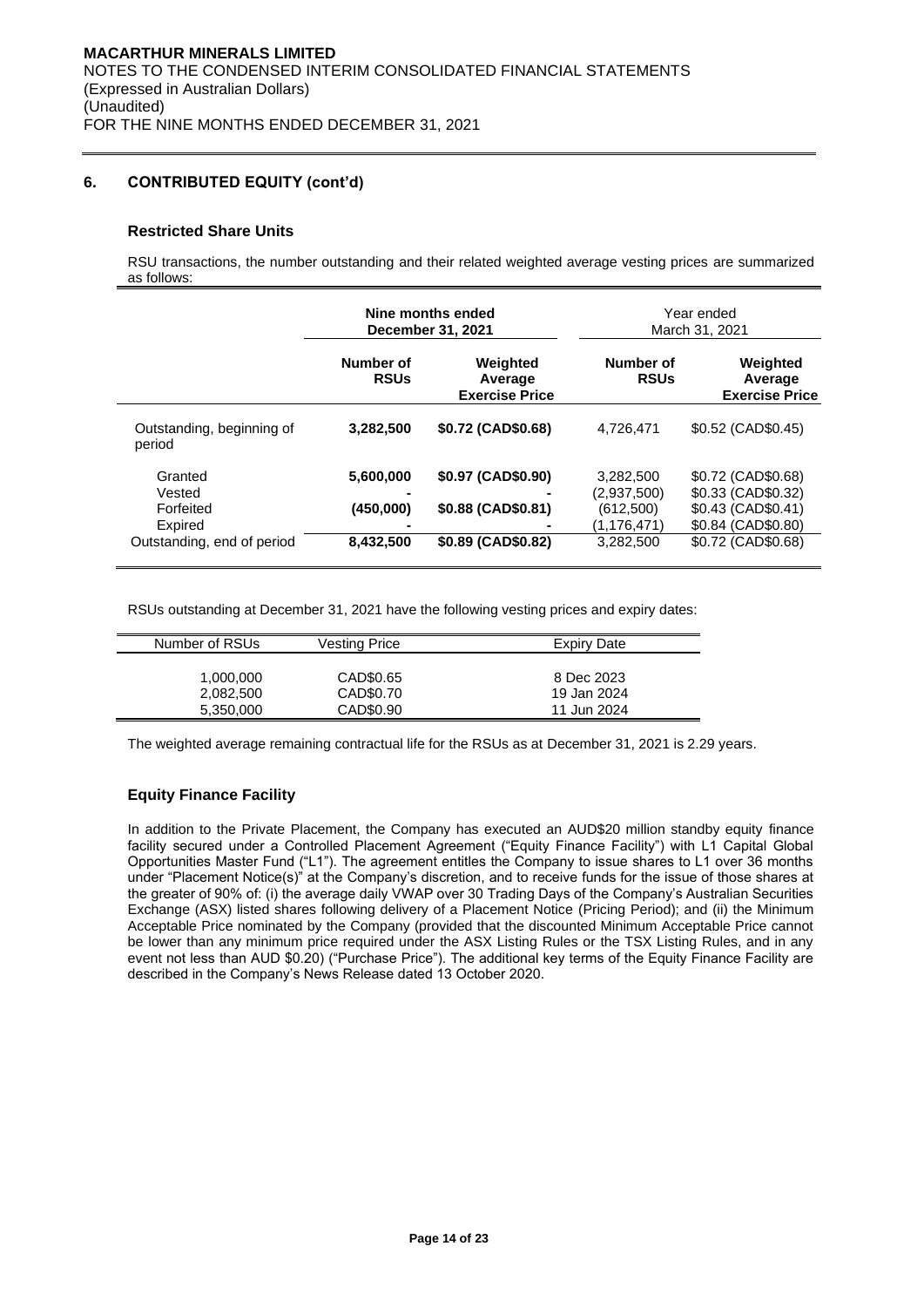### **6. CONTRIBUTED EQUITY (cont'd)**

### **Warrants**

During the nine-month period ended December 31, 2021*,* 4,546,150 warrants were exercised and 17,129,763 warrants expired.

Warrant transactions and the number of warrants outstanding and their related weighted average exercise prices are summarised as follows:

|                                        | Nine months ended<br>December 31, 2021 |                                                  |                       | Year ended<br>March 31, 2021                     |
|----------------------------------------|----------------------------------------|--------------------------------------------------|-----------------------|--------------------------------------------------|
|                                        | Number of<br><b>Warrants</b>           | <b>Weighted Average</b><br><b>Exercise Price</b> | Number<br>of Warrants | <b>Weighted Average</b><br><b>Exercise Price</b> |
| Outstanding, beginning of year         | 25,777,188                             | \$0.60 (CAD\$0.52)                               | 25,777,188            | \$0.60 (CAD\$0.52)                               |
| Granted<br>Forfeited                   |                                        |                                                  | ٠                     |                                                  |
| <b>Expired</b><br>Exercised            | (17, 129, 763)<br>(4,546,150)          | \$0.64 (CAD\$0.59)<br>\$0.43 (CAD\$0.40)         | ٠                     |                                                  |
| Outstanding, end of period             | 4,101,275                              | \$0.43 (CAD\$0.40)                               | 25,777,188            | \$0.60 (CAD\$0.52)                               |
| Warrants exercisable, end of<br>period | 4,101,275                              | \$0.43 (CAD\$0.40)                               | 25.777.188            | \$0.60 (CAD\$0.52)                               |

Warrants outstanding at December 31, 2021, have the following exercise prices and expiry dates:

| Number<br>of warrants | Exercise<br>Price | <b>Expiry Date</b> |
|-----------------------|-------------------|--------------------|
| 3,029,375             | CAD\$0.40         | 5 Aug 2022         |
| 867.291               | CAD\$0.40         | 1 Oct 2022         |
| 204.609               | CAD\$0.40         | 3 Nov 2022         |

The weighted average remaining contractual life for the warrants as at December 31, 2021 is 0.64 years. No warrants have been exercised since December 31, 2021.

### **Warrant Liability**

During the period ended December 31, 2021, no warrants were granted. As of December 31, 2021, the Company had 4,101,275 (March 31, 2021 – 25,777,188) warrants outstanding, which are classified and accounted for as a financial liability. The value of warrant liability as at December 31, 2021 is \$248,554 (March 31, 2021 - \$10,582,972).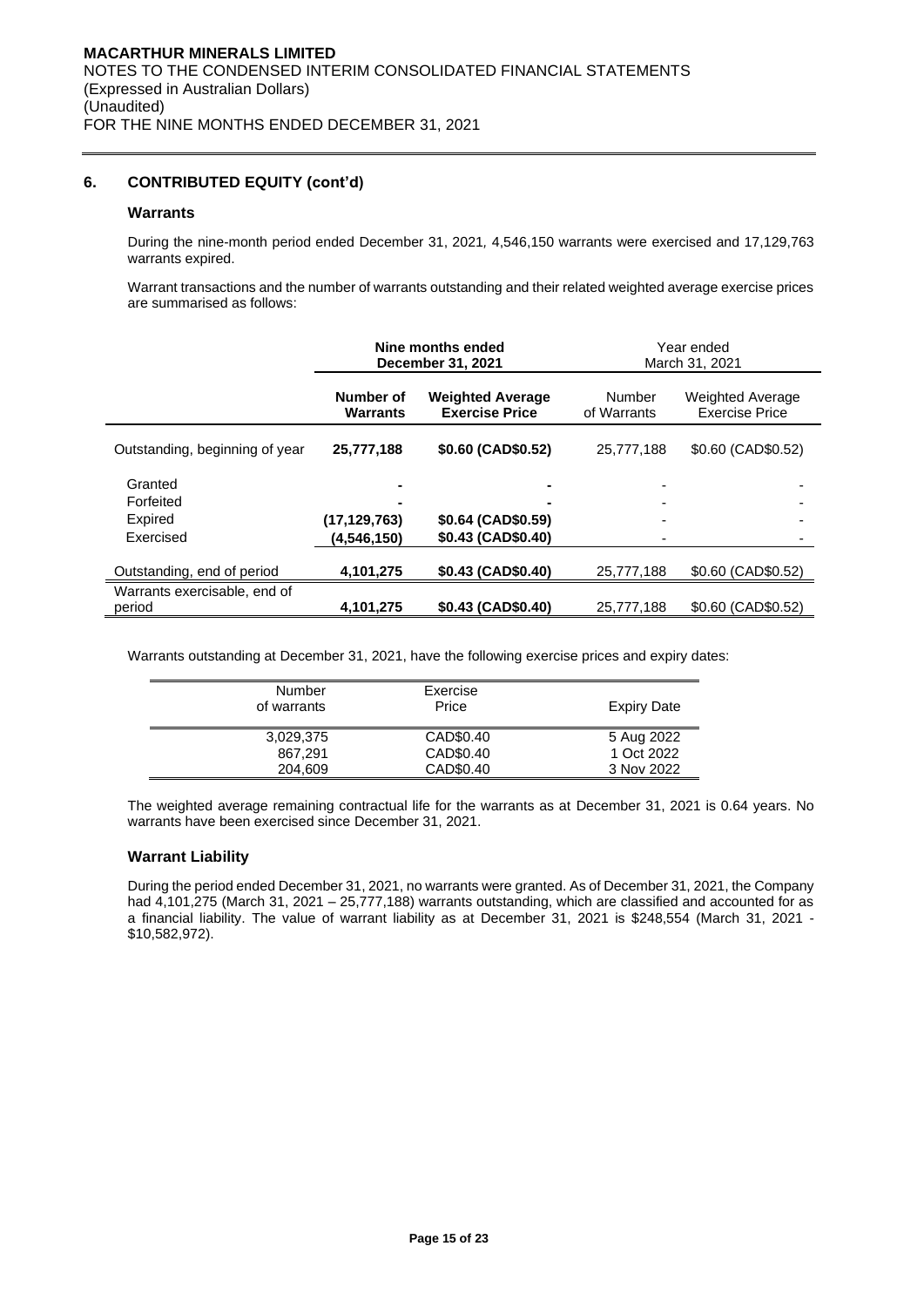### **7. SHARE-BASED COMPENSATION**

The Company measures the cost of share options at fair value at the grant date using the Black-Scholes formula, adjusted to reflect market vesting conditions, but excludes any non-market vesting conditions. Non-market vesting conditions are included in assumptions about the number of options that are expected to vest and the entity revises its estimate of options that are expected to vest at each reporting date.

The fair value calculated for options issued is expensed over their vesting period as share-based compensation in the Condensed Interim Statement of Profit and Loss and Comprehensive Income/(Loss)and a corresponding amount is recorded to reserves. Upon exercise the fair value of the options is re-classified from reserves to contributed equity. Refer to Note 6 for details of options.

### **8. RELATED PARTY TRANSACTIONS**

### **Related party disclosure**

The Condensed Interim Consolidated Financial Statements include the Financial Statements of Macarthur Minerals Limited and the subsidiaries listed in the following table. Balances and transactions between the Company and its wholly-owned subsidiaries have been eliminated on consolidation. Macarthur Minerals Limited is the ultimate parent for all entities.

|                                   | <b>Country of</b> |              | % Equity Interest |  |  |
|-----------------------------------|-------------------|--------------|-------------------|--|--|
| <b>Name</b>                       | Incorporation     | December 31, | December 31,      |  |  |
|                                   |                   | 2021         | 2020              |  |  |
| <b>Esperance Iron Ore Export</b>  | Australia         | 100          | 100               |  |  |
| Company Pty Ltd                   |                   |              |                   |  |  |
| Macarthur Australia Limited       | Australia         | 100          | 100               |  |  |
| Macarthur Iron Ore Pty Ltd        | Australia         | 100          | 100               |  |  |
| Infinity Mining Limited (formerly | Australia         | 20.74        | 100               |  |  |
| Macarthur Lithium Pty Ltd)**      |                   |              |                   |  |  |
| Macarthur Minerals NT Pty Ltd     | Australia         | 100          | 100               |  |  |
| Macarthur Tulshyan Pty Ltd        | Australia         | 100          | 100               |  |  |
| Macarthur Marble Bar Lithium Pty  | Australia         | 100          | 100               |  |  |
| Ltd                               |                   |              |                   |  |  |
| Macarthur Lithium Nevada Limited  | U.S.A             | 100          | 100               |  |  |

\*\* Refer to Subsequent Events Note 16. Note adjustments for the non-controlling interest in Infinity Mining Limited will be made in the full year accounts ended 31 March 2022.

The Group's equity interest in all subsidiaries is in direct holdings of ordinary shares. All subsidiaries operate from the Company's premises and have the same reporting date as the Group. There are no significant restrictions on the Group's ability to access or use assets, and settle liabilities, of the Group.

On 1 January 2022, Infinity Mining Limited ("IML") exited the Macarthur Minerals Consolidated Group and, for the financial year end 31 March 2022, IML will be accounted for as an associate of Macarthur Minerals Group.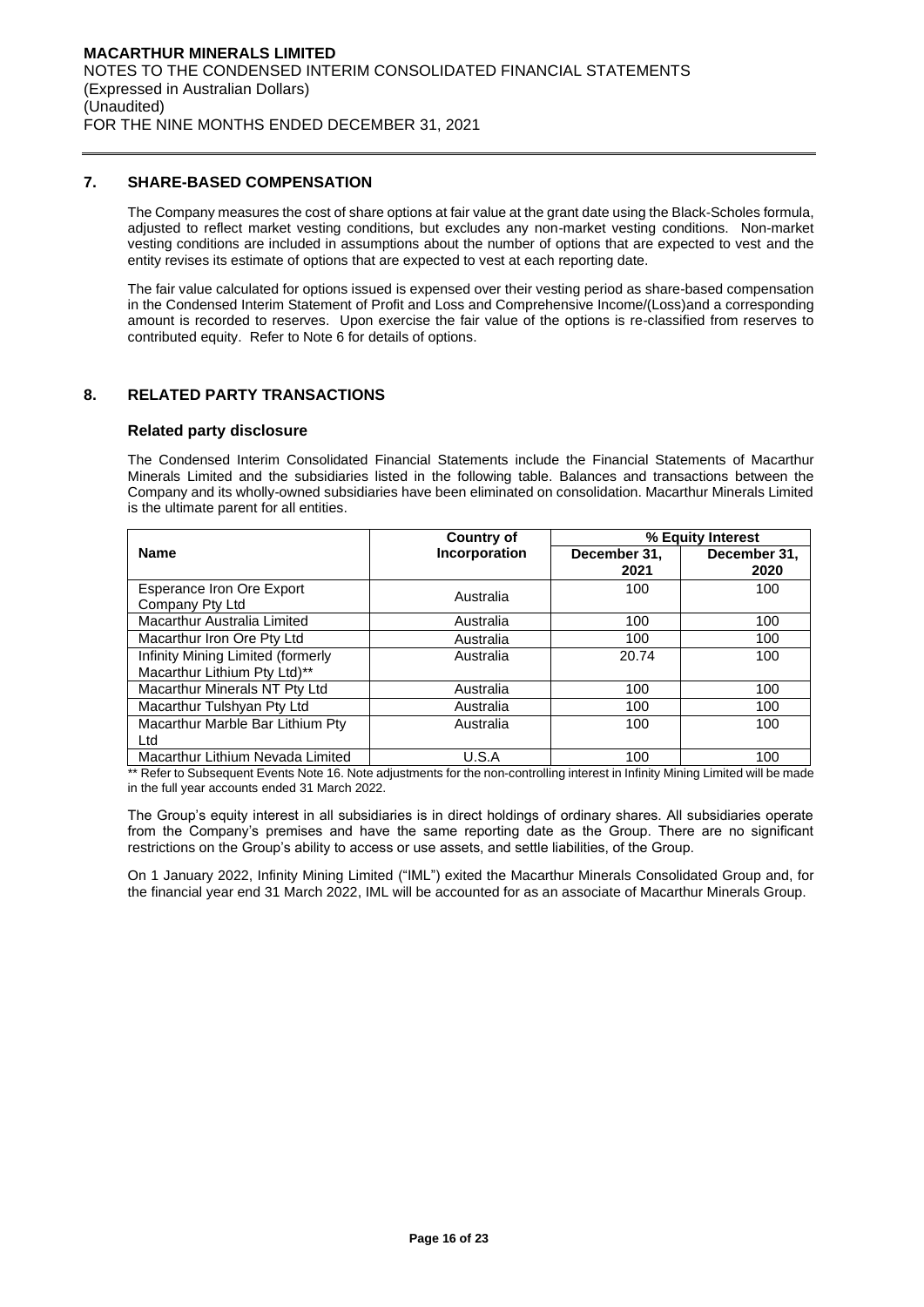# **8. RELATED PARTY TRANSACTIONS (Cont'd)**

#### **Key Management Personnel**

The following persons were key management personnel of the Company during the period ending December 31, 2021.

*Non-Executive Directors*  Cameron McCall, Chairman Alan Phillips, Non-Executive Director Andrew Suckling, Independent Director Daniel Lanskey, Independent Director (retired on October 27, 2021)

*Executive Director*  Joe Phillips, Managing Director

*Other*  Andrew Bruton, CEO

# **9. TAX CONSOLIDATION**

Macarthur Minerals and its wholly-owned Australian subsidiaries are members of an Australian Income Tax Consolidated Group.

# **10. SUPPLEMENTAL DISCLOSURES WITH RESPECT TO CASH FLOWS**

|                                          | Nine months ended<br><b>December 31, 2021</b> | Nine months ended<br>December 31, 2020 |
|------------------------------------------|-----------------------------------------------|----------------------------------------|
| Cash paid during the period for interest | 386                                           | 396.944                                |

During the period ended December 31, the Company entered into the following non-cash transactions:

a) Recorded \$709,388 (2020: \$93,568) in deferred exploration expenditures through accounts payable.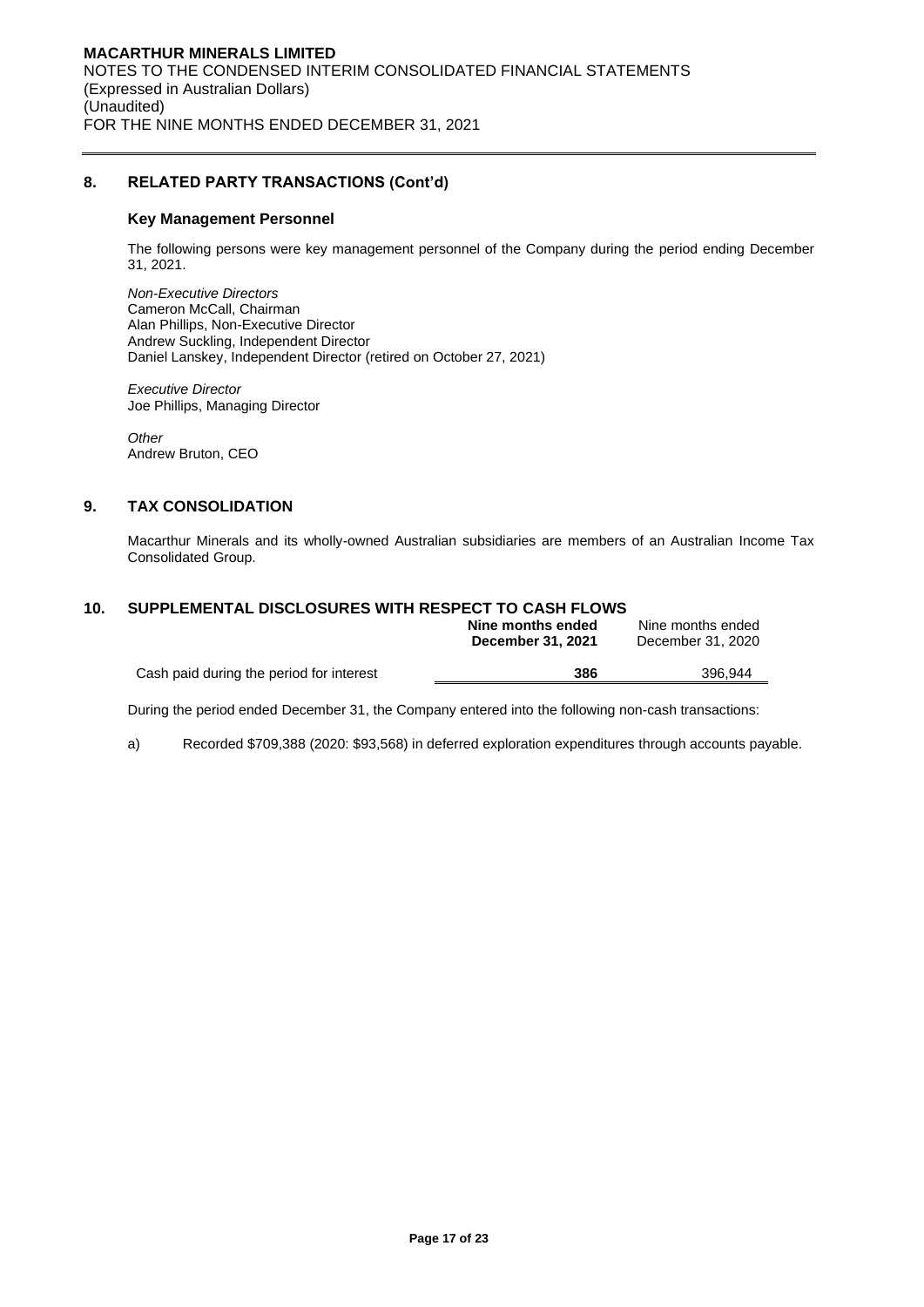#### **11. SEGMENTED INFORMATION**

The Company's one reportable operating segment is the acquisition, exploration and development of mineral properties in Australia. All of the Company's exploration and evaluation assets and plant and equipment are located in Australia.

# **12. FINANCIAL INSTRUMENTS**

#### **Credit Risk**

The Company's primary exposure to credit risk is on its cash and cash equivalents. The Company limits its exposure to credit risk by maintaining its financial liquid assets with high-credit quality financial institutions.

The Company will trade only with recognised, creditworthy third parties. Credit verification procedures will be carried out when deemed necessary and receivable balances will be monitored on an ongoing basis with the result that the Company's exposure to bad debts is not significant.

#### *Exposure to credit risk*

The carrying amount of the Company's financial assets represents the maximum credit exposure. This amount consists of Cash and cash equivalents of \$11,014,696 (March 31, 2021: \$5,018,170) and Security Deposits of \$156,638 (March 31, 2021: \$156,626).

The Company's receivables exclude current outstanding taxation payments recoverable from the Australian Government. These statutory amounts are excluded under Accounting Standards in the above analysis.

The Company's maximum exposure to credit risk at the reporting date by geographic region was:

|           | December 31,<br>2021 | March 31,<br>2021 |
|-----------|----------------------|-------------------|
| Australia | 9,897,125            | 3,919,270         |
| Canada    | 1,580,413            | 1,257,363         |
|           | 11,477,538           | 5,176,633         |

#### **Currency Risk**

The Company's consolidated financial statements can be affected by movements in the CAD\$/USD\$ exchange rate, due to some administrative expenses and liabilities being incurred in other than in \$AUD is being the functional currency of the Company.

#### *Exposure to currency risk*

The Company's exposure to foreign currency risk at the reporting date was as follows:

|                           | <b>AUD</b> | <b>CAD</b><br>December 31, 2021 | <b>USD</b> | <b>AUD</b> | <b>CAD</b><br>March 31, 2021 | <b>USD</b><br>\$ |
|---------------------------|------------|---------------------------------|------------|------------|------------------------------|------------------|
|                           |            |                                 |            |            |                              |                  |
| Cash and cash equivalents | 9,434,283  | 1,208,947                       | 371,466    | 3,760,807  | 84.245                       | 1,173,119        |
| <b>Receivables</b>        | 23,799     |                                 |            | 1.837      |                              |                  |
| <b>Security Deposits</b>  | 156,638    |                                 |            | 156,626    |                              |                  |
|                           | 9,614,720  | 1.208.947                       | 371.466    | 3,919,270  | 84,245                       | 1,173,119        |
| Trade and other payables  | 1,548,811  | 59,058                          | 145        | 576,409    | 58,843                       | 1,753            |
| <b>Employee Benefits</b>  | 146.055    |                                 |            | 97.439     |                              |                  |
| Warrant liability         |            | 248.554                         |            |            | 10.582.972                   |                  |
| Lease liability           |            |                                 |            | 283,412    |                              |                  |
|                           | 1,694,866  | 307,612                         | 145        | 957,260    | 10,641,815                   | 1,753            |
| Net exposure              | 7,919,854  | 901,335                         | 371,321    | 2,962,010  | (10, 557, 570)               | 1,171,366        |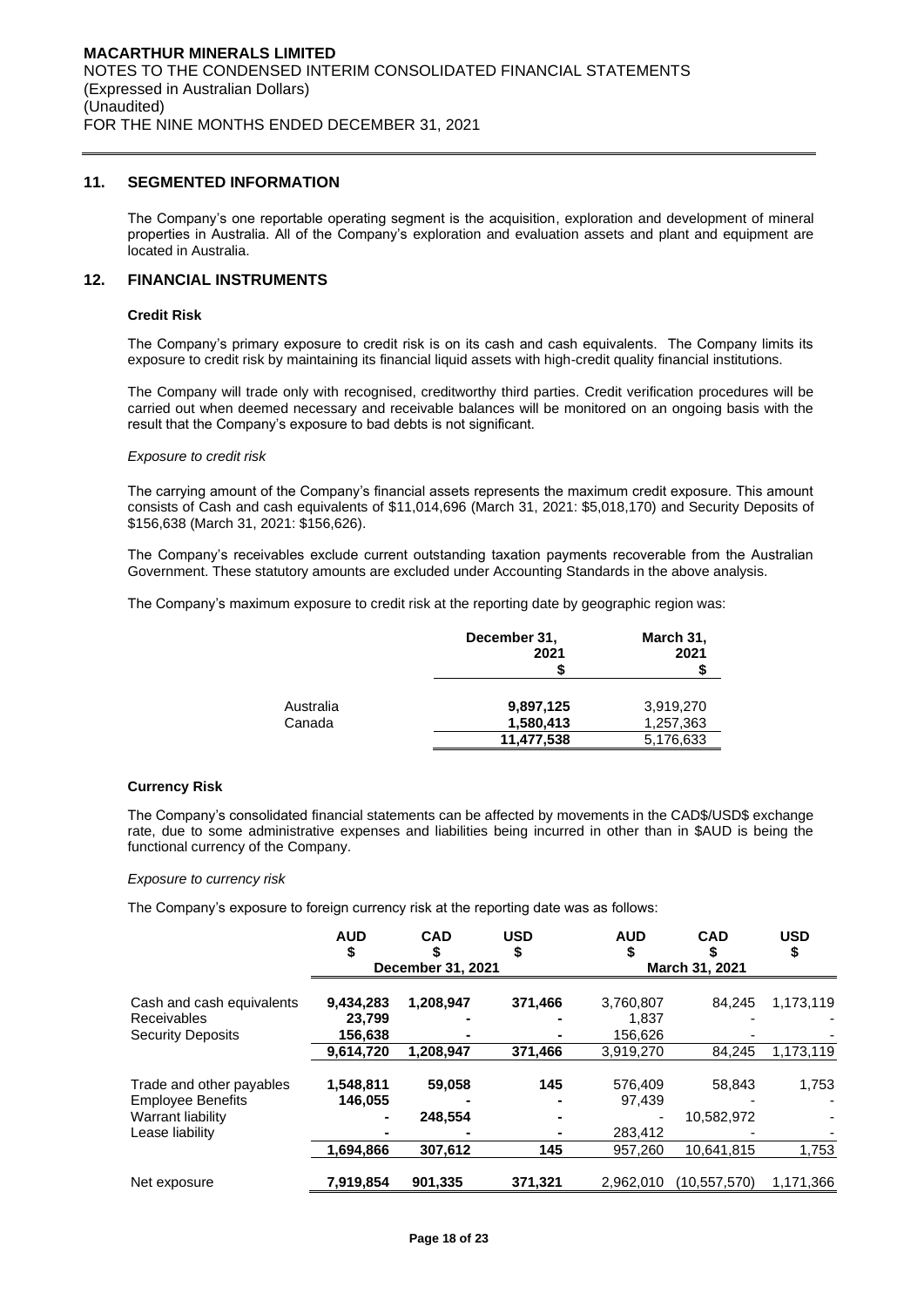# **12. FINANCIAL INSTRUMENTS (Cont'd)**

#### *Sensitivity analysis*

The following table illustrates sensitivities to the Group's exposures to changes in interest rates and exchange rates. The table indicates the impact of how profit and equity values reported at the end of the reporting period would have been affected by changes in the relevant risk variable that management considers to be reasonably possible.

These sensitivities assume that the movement in a particular variable is independent of other variables.

|                                 | December 31, 2021  |                |                 | March 31, 2021  |
|---------------------------------|--------------------|----------------|-----------------|-----------------|
|                                 | <b>Profit</b><br>S | Equity         | <b>Profit</b>   | Equity          |
| $+/-2\%$ in interest rates      | $+/-$ \$223.427    | $+/-223.427$   | $+/-$ \$103.496 | $+/-$ \$103.496 |
| +/-5% in \$AUD/\$CAD            | $+/-$ \$57,494     | $+/-$ \$57,494 | +/-527.879      | $+/-527.879$    |
| $+/-5\%$ in \$AUD/\$US          | $+/-$ \$18,566     | $+/-$ \$18,566 | $+/-$ \$58,568  | $+/-$ \$58.568  |
| $+/-10\%$ in listed investments | Nil                | Nil            | $+/-$ \$112.000 | $+/-$ \$112.000 |

#### *Interest rate risk*

The Company's cash equivalents are highly liquid and earn interest at market rates. Due to the short-term nature of these financial instruments, fluctuations in market interest rates do not have a significant impact on the fair values of these financial instruments. At the reporting date the interest rate profile of the Company's interestbearing financial instruments was:

|                                        | December 31,<br>2021 | March 31,<br>2021 |
|----------------------------------------|----------------------|-------------------|
| Interest-bearing financial instruments |                      |                   |
| <b>Financial assets</b>                | 11,171,334           | 5,174,796         |
| Financial assets are comprised of:     |                      |                   |
| Cash and cash equivalents              | 11,014,696           | 5,018,170         |
| Security deposits                      | 156,638              | 156,626           |
|                                        | 11,171,334           | 5,174,796         |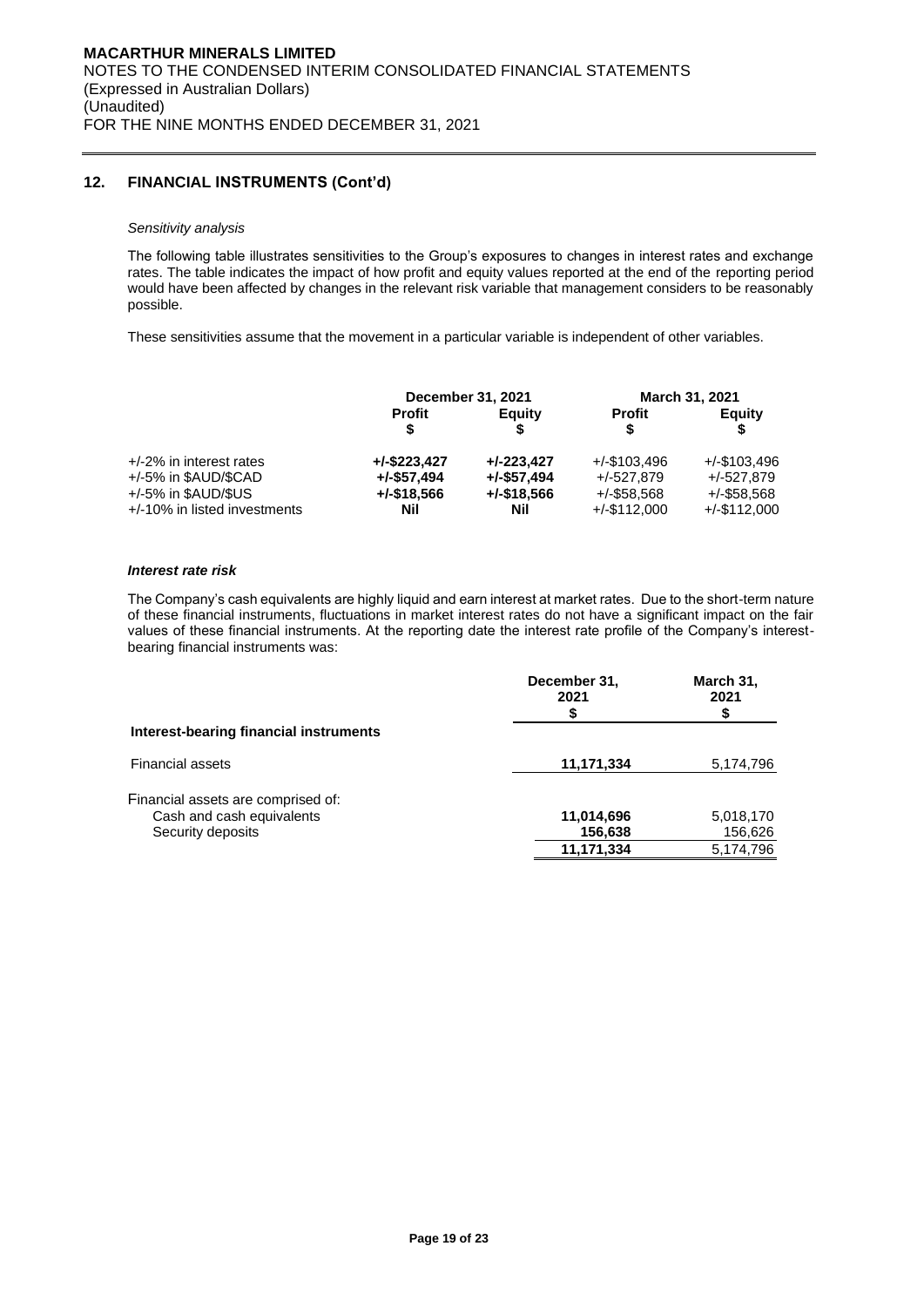### **12. FINANCIAL INSTRUMENTS (Cont'd)**

#### *Cash flow sensitivity analysis for variable rate instruments*

A change of 100 basis points in interest rates on the above interest-bearing financial instruments at the reporting date would have increased (decreased) equity and profit or loss by the amounts shown below. This analysis assumes that all other variables, in particular foreign currency rates, remain constant. The analysis is performed on the same basis for 2021.

|                                           | <b>Profit or loss</b>               |                         | <b>Equity</b>           |                         |
|-------------------------------------------|-------------------------------------|-------------------------|-------------------------|-------------------------|
| December 31, 2021                         | 100 <sub>bp</sub><br>increase<br>\$ | 100bp<br>decrease<br>\$ | 100bp<br>increase<br>\$ | 100bp<br>decrease<br>\$ |
| Interest-bearing financial<br>instruments | 111,713                             | (111, 713)              | 111,713                 | (111, 713)              |
| Interest-bearing financial<br>instruments | 51,748                              | (51, 748)               | 51,748                  | (51, 748)               |

### **13. CAPITAL MANAGEMENT**

The Company manages its capital structure and makes adjustments to it, based on the funds available to the Company, in order to support the acquisition, exploration and development of resource properties. The Board of Directors do not establish quantitative return on capital criteria for management, but rather relies on the expertise of the Company's management to sustain future development of the business. In the management of capital, the Company includes shareholders' equity.

The properties in which the Company currently has an interest are in the exploration and development stage, as such the Company is dependent on external financing to fund activities. In order to carry out planned exploration, conduct studies and pay for administrative costs, the Company will spend its existing working capital and raise additional funds as needed.

In addition to its lithium and iron ore exploration and evaluation activities, the Company will continue to assess new properties and seek to acquire an interest in additional properties if there is sufficient geologic or economic potential and if it has adequate financial resources to do so. Management reviews its capital management approach on an ongoing basis and believes that this approach, given the relative size of the Company, is reasonable. There were no changes in the Company's approach to capital management during the period ended December 31, 2021. The Company is not subject to externally imposed capital requirements.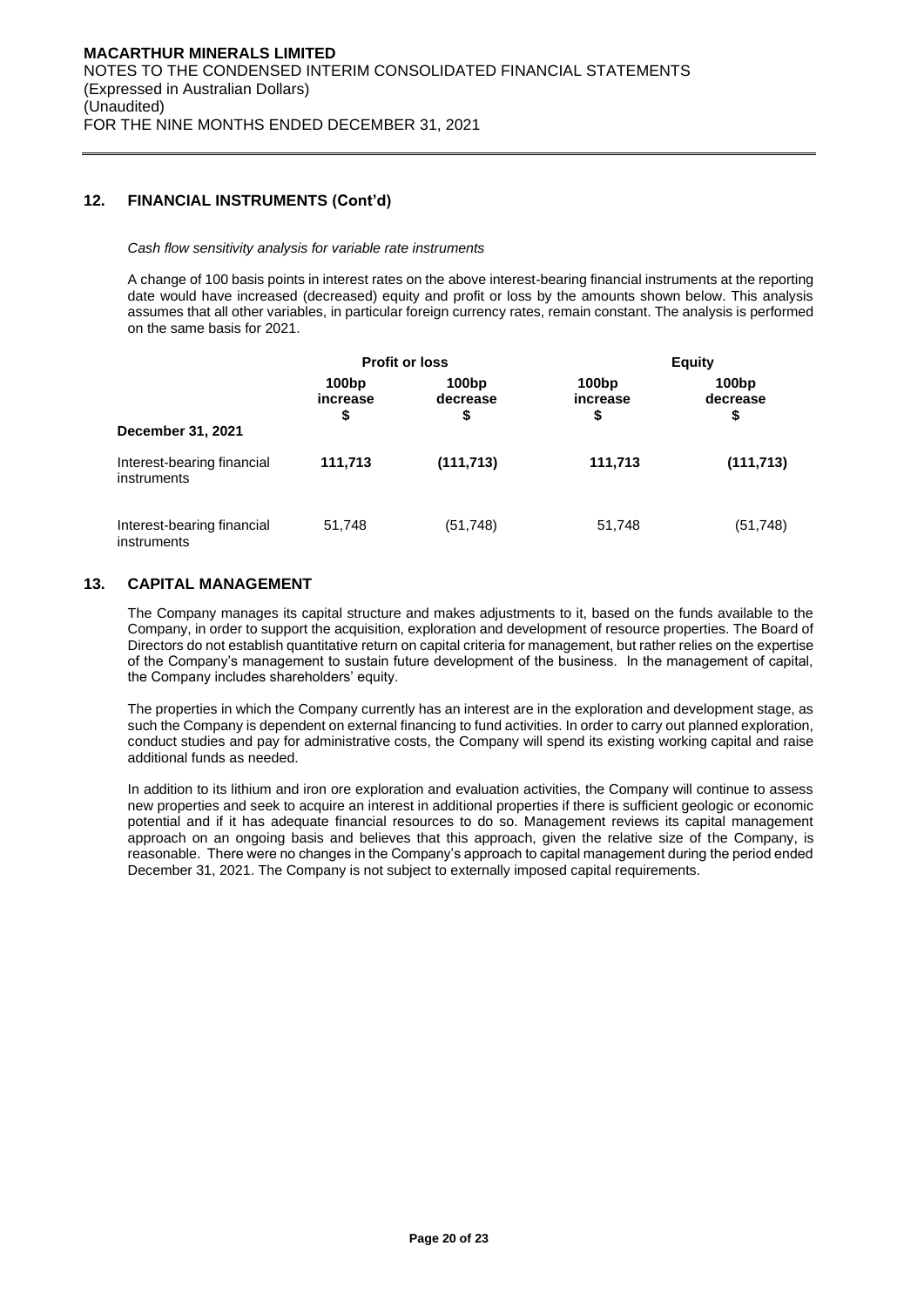### **14. RIGHT OF USE ASSET**

### *a) Right of use asset*

### *a. Variable Lease Payments*

The Group maintains one property lease with no variable components.

### *b. Option to Extend or Terminate*

The option to extend the lease is contained within the Groups leased premises and provides the Group the opportunity to manage leases in order to align with its strategies. The extension option is only exercisable by the Group, the extension option which management were reasonably certain to be exercised has been included in the calculation of the lease liability.

### *c. AASB 16 Related Amounts recognised in the Groups Financial Statements*

i. Statement of Financial Position

|      | Right-of-use asset                                         | <b>December</b><br>31,<br>2021<br>\$ | <b>March</b><br>31,<br>2021<br>\$ |
|------|------------------------------------------------------------|--------------------------------------|-----------------------------------|
|      | Leased building                                            | 431,527                              | 431,527                           |
|      | Accumulated amortisation                                   | (431,527)                            | (173, 809)                        |
|      |                                                            |                                      | 257,718                           |
| ii.  | Statement of Profit or Loss and Other Comprehensive Income |                                      |                                   |
|      | Amortisation charge related to right-of-use asset          |                                      | 71,921                            |
|      | Interest expense on lease liabilities                      |                                      | 17,354                            |
|      | Short-term lease expense                                   |                                      | 89,275                            |
| iii. | <b>Total Cash outflows</b>                                 |                                      |                                   |
|      | Interest expense                                           |                                      | 17,354                            |
|      | Principal payments                                         |                                      | 63,488                            |
|      |                                                            |                                      | 80,842                            |

The property lease expired on September 30, 2021 and is currently on a month to month agreement.

Lease liabilities relating to the Right of Use asset are as follows:

### **As at December 31, 2021**

|                      | Within 1 year | 1 to 5 years | <b>Total</b> |
|----------------------|---------------|--------------|--------------|
| Lease liabilities    |               |              |              |
| As at March 31, 2021 |               |              |              |
|                      | Within 1 year | 1 to 5 years | <b>Total</b> |
| Lease liabilities    | (69,936)      | (213, 476)   | (283, 412)   |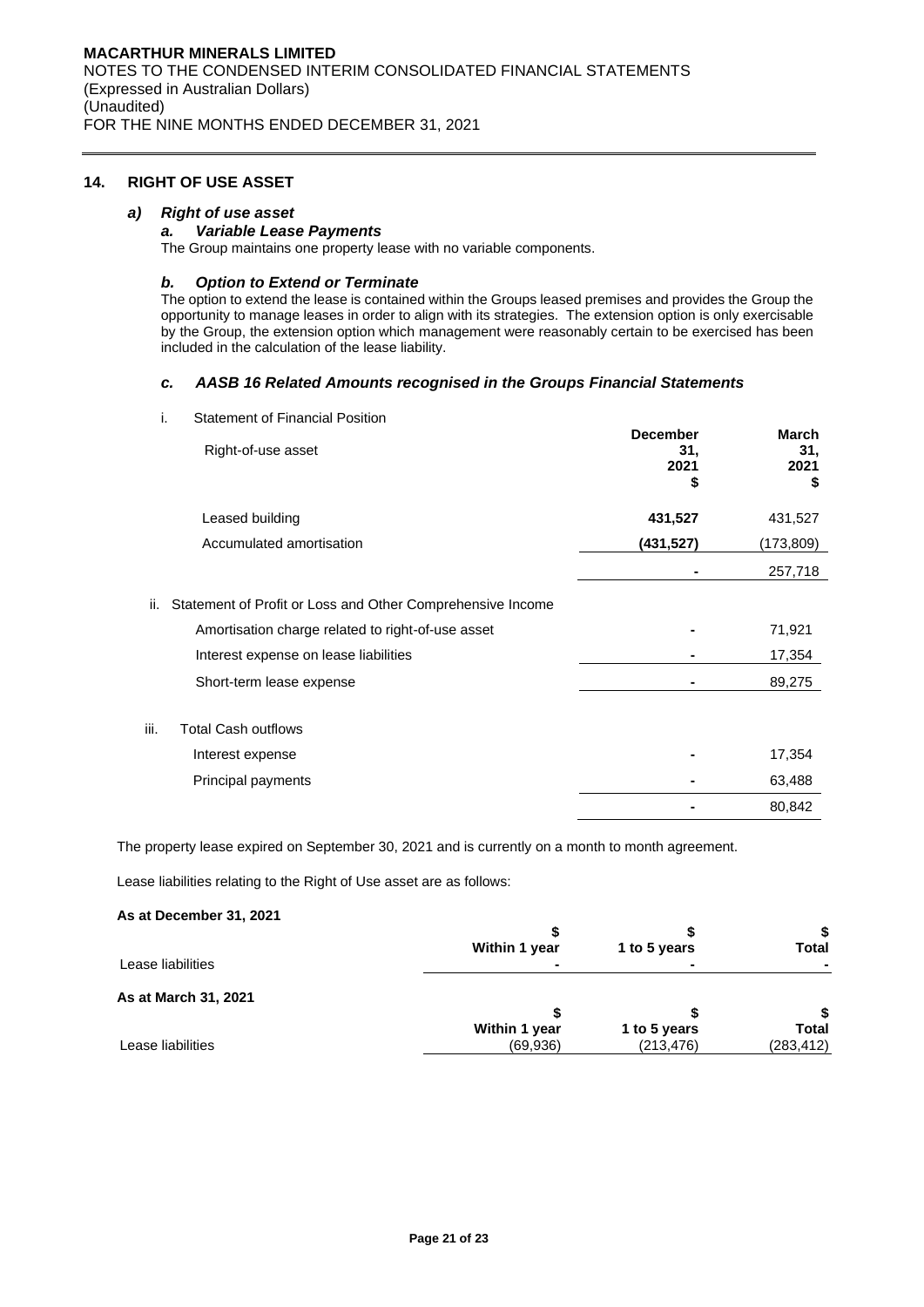### **14. RIGHT OF USE ASSET (cont'd)**

### *b) Exploration expenditures*

Certain future exploration expenditures are required to be undertaken by the Company as a minimum retention for exploration permits. These expenditures were set out in Note 5 to the condensed interim consolidated financial statements for the period ended December 31, 2021.

Apart from the above, the Company has no other material commitments at the reporting period date.

#### **15. CONTINGENT LIABILITIES**

#### *a) Security Bonds*

The Company has a contingent liability of \$56,626 for bank guarantees issued for office leasing arrangements in Brisbane and corporate credit cards and a \$100,000 bank guarantee in relation to the Memorandum of Understanding ("MOU") with Southern Ports Authority ("SPA") which provides a pathway for agreeing a potential access and operating solution for the export of Macarthur's high grade magnetite iron ore product via the Port of Esperance ("Port").

### *b) Supreme Court Proceedings*

#### **LPD v. Macarthur and Ors. ("New Proceedings")**

On November 26, 2013, the New Proceedings were stayed by consent pending payment of the indemnity costs of the dismissed Initial Proceedings and the appeal costs by LPD and Mayson.

On December 15, 2021, LPD and Macarthur entered into a Settlement Agreement, according to which LPD will discontinue the New Proceedings against Macarthur and pay Macarthur costs of the New Proceedings fixed in the amount of \$75,000.

# **16. SUBSEQUENT EVENTS**

#### *a) Stock Options*

Since December 31, 2021, 612,651 stock options have been exercised resulting in new shares being issued to the value of C\$122,530.

### *b) Repositioning of Non-Iron Ore Pilbara Assets*

On August 3, 2021, Macarthur announced that CPS Corporate Advisors (CPS) was appointed as the lead Broker for the spin out of the Company's Pilbara gold, copper and lithium tenements (Pilbara Assets). The Company's wholly owned subsidiary Macarthur Lithium Pty Ltd, which holds the Company's Pilbara Assets

was converted to a public company and renamed Infinity Mining Limited (Infinity). Under the agreement with CPS, Infinity undertook an initial public offering (IPO) and made application for listing on the Australian Securities Exchange (ASX).

On September 14, 2021, the Company announced that it received in-principle advice on suitability from the ASX which enabled Infinity Mining Limited to advance plans for its listing on the ASX before the end of 2021. On October 14, 2021, the Company announced that Infinity closed its pre-offer capital raise for A\$1.5 million prior to its intended IPO on ASX and that Infinity has completed a short but detailed programme of soil sampling over the Hillside tenements, to inform and support drill targeting for a more extensive exploration campaign during the 2022 field season.